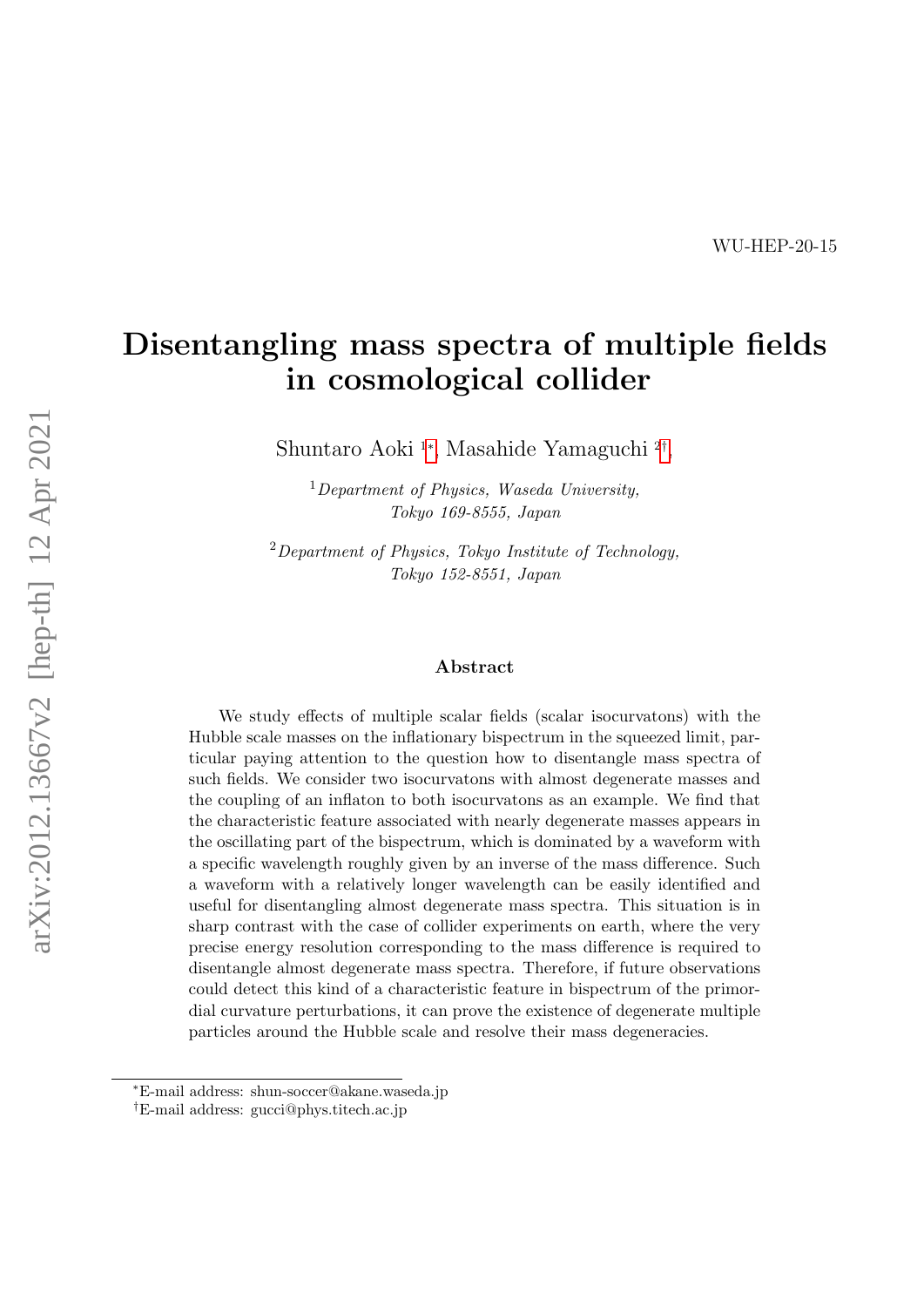## **Contents**

| $\overline{2}$<br>Setup<br>2.1<br>2.2<br>2.3<br>3<br><b>Bispectrum</b><br>Two fields example<br>4<br>4.1<br>4.2<br>4.3<br>$5\overline{)}$<br>Summary and discussion<br>A Perturbation around inflationary background<br><b>B</b> Derivation of bispectrum<br>C Other interactions<br>D Supplementary discussion<br>D.2 | $\mathbf{1}$ | Introduction                                                                          | $\mathbf{1}$                               |
|------------------------------------------------------------------------------------------------------------------------------------------------------------------------------------------------------------------------------------------------------------------------------------------------------------------------|--------------|---------------------------------------------------------------------------------------|--------------------------------------------|
|                                                                                                                                                                                                                                                                                                                        |              | Quadratic action and mode functions $\dots \dots \dots \dots \dots \dots \dots \dots$ | $\overline{2}$<br>3<br>3<br>$\overline{5}$ |
|                                                                                                                                                                                                                                                                                                                        |              |                                                                                       | 6                                          |
|                                                                                                                                                                                                                                                                                                                        |              |                                                                                       | 7<br>8<br>9<br>11                          |
|                                                                                                                                                                                                                                                                                                                        |              |                                                                                       | 14                                         |
|                                                                                                                                                                                                                                                                                                                        |              |                                                                                       | 16<br>16<br>17                             |
|                                                                                                                                                                                                                                                                                                                        |              |                                                                                       | 18                                         |
|                                                                                                                                                                                                                                                                                                                        |              |                                                                                       | 20                                         |
|                                                                                                                                                                                                                                                                                                                        |              | D.1 Hierarchical structure in $q_{IJ}$ from mass mixing                               | 22<br>22<br>23                             |

# <span id="page-1-0"></span>1 Introduction

It has been recently claimed that cosmological higher order correlation functions of the primordial curvature perturbations play important roles not only for restricting inflation models, but for exploring a new massive particle (isocurvaton) with mass up to the Hubble scale H. In particular, when there exist couplings between an inflaton and an isocurvaton, we expect an oscillatory shape in the squeezed limit of the three point correlation (bispectrum), which contains information of mass as well as spin of the isocurvaton. This approach known as the cosmological collider has attracted much attention so far [\[1–](#page-24-0)[61\]](#page-29-0), because the energy scale that can be reached in ground experiments has almost reached its limit.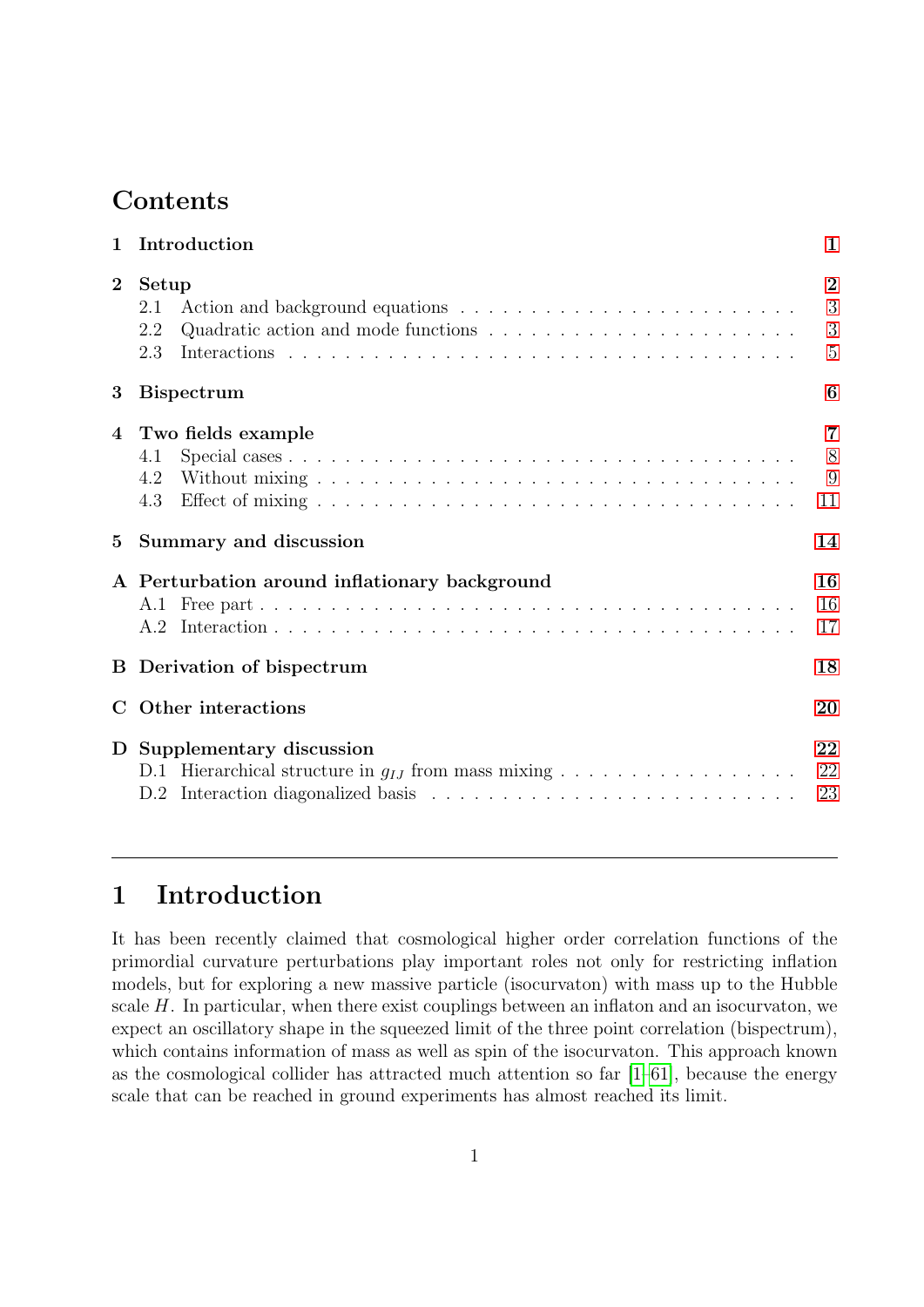As far as we aware of it, almost all of the works done thus far concentrate on understanding the signal of an individual particle with a definite spin. However, in the realistic situations, there exist more than one particle which couple to an inflaton, and their masses lie around the Hubble scale. In Ref. [\[62\]](#page-29-1), it is shown that some of the standard model particles acquire masses of about  $H$  during inflation due to the loop effects. Their effects are classified in Refs. [\[25,](#page-26-0)[26\]](#page-26-1), in order to distinguish a new physics from the standard model background. Moreover, in supersymmetric inflation scenarios, several scalar fields with couplings to an inflaton naturally have tree level masses around the Hubble scale (Hubble induced mass) by supergravity corrections [\[63\]](#page-29-2). Then, the following question arises; how to disentangle degenerate mass spectra of multiple particles in the cosmological collider. In the case of collider experiments on earth, the very precise energy resolution corresponding to the mass difference is required to resolve such a degeneracy. One may wonder if we also need the precise measurement corresponding to the mass difference to disentangle degenerate mass spectra of multiple particles in the cosmological collider. This is the main topic we are going to address in this paper.

For this purpose, in this paper, we discuss the effect of multiple isocurvatons on the bispectrum, focusing on the oscillatory behavior in the squeezed limit. We consider a case where the isocurvatons are scalar fields as an example. As we will see, the total signal becomes a superposition of different waveforms, and as a result, some characteristic oscillation behavior appears. Also, we will carefully analyze the mixing effect between two isocurvatons, which leads to a specific signal on the bispectrum.

The paper is organized as follows. In Sec. [2,](#page-2-0) we prepare some necessary equations and specify the interactions. We assume simple non-derivative couplings between an inflaton and isocurvatons. Based on them, we give an analytic formula of the bispectrum with multiple isocurvatons under the super-horizon approximation in Sec. [3.](#page-6-0) Then, we will study the signal by taking two fields case as an example, and discuss its observational consequence, though the extension to the case with more fields is straightforward. Section [5](#page-14-0) is devoted to the summary. We summarize some technicalities of the calculations in Appendix [A](#page-16-0) and [B.](#page-18-0) The results of other cases with different inflaton-isocurvatons interactions are shown in Appendix [C.](#page-20-0) In Appendix [D,](#page-22-0) we discuss an origin and another interpretation of our results, by moving to different bases of the field space.

Throughout the paper, we use the unit  $M_P = 1$ , where  $M_P = 2.4 \times 10^{18}$  GeV is the reduced Planck mass.

## <span id="page-2-0"></span>2 Setup

In this section, we specify our setup and derive the perturbed action around the inflationary background to compute the bispectrum in the next section.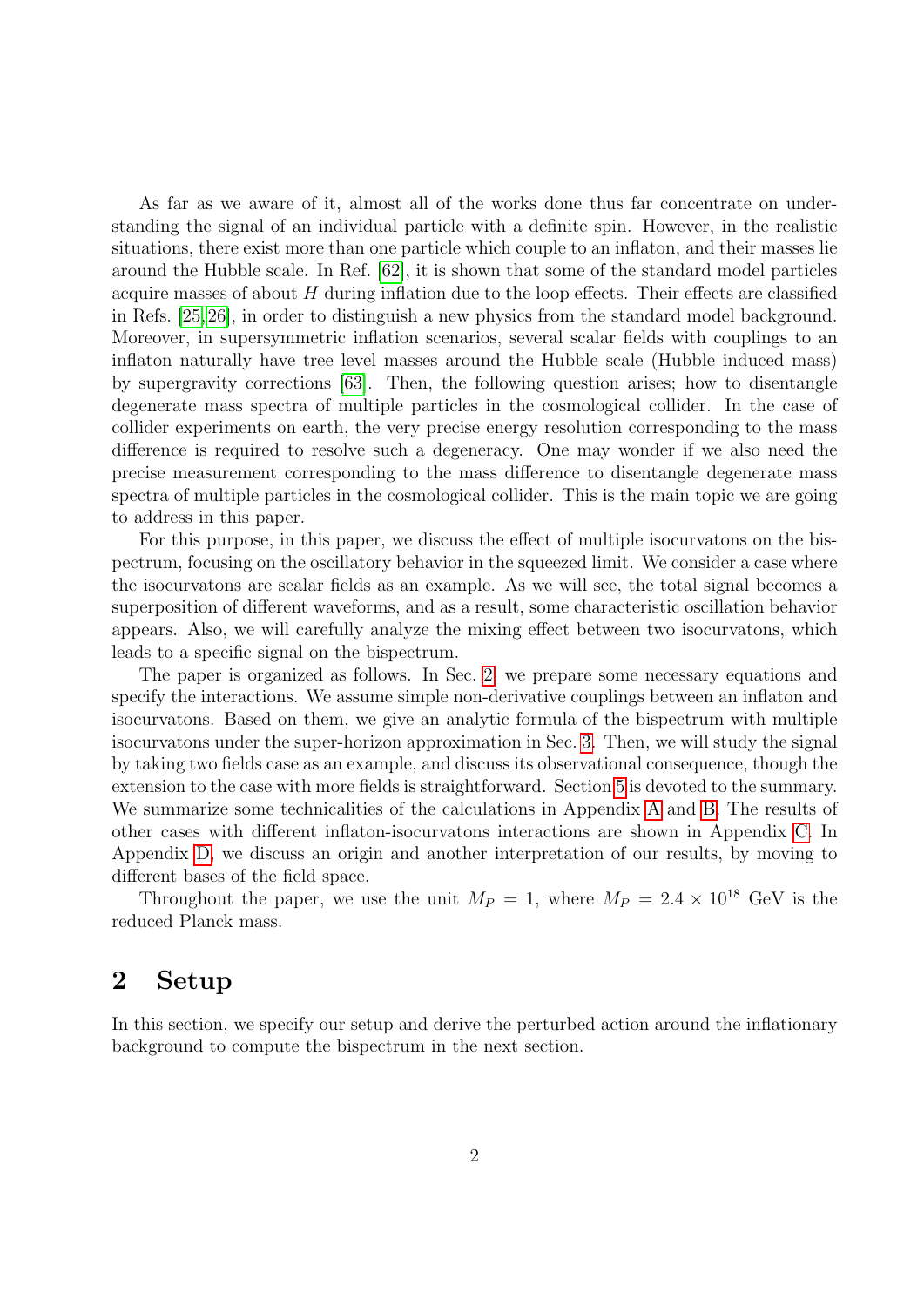#### <span id="page-3-0"></span>2.1 Action and background equations

We consider the following action:

$$
S = \int d^4x \sqrt{-g} \left[ \frac{1}{2} R - \frac{1}{2} g^{\mu\nu} \partial_\mu \phi \partial_\nu \phi - V(\phi) - \frac{1}{2} g^{\mu\nu} \delta_{IJ} \partial_\mu \sigma^I \partial_\nu \sigma^J - U(\sigma) \right] + S_{\rm int}(\phi, \sigma), \tag{2.1}
$$

where  $\phi$  and  $\sigma^I(I=1,\cdots,n)$  are an inflaton and isocurvatons, respectively. The last term,  $S_{\text{int}}$ , describes the direct interaction between  $\phi$  and  $\sigma^I$ , which will be specified later.<sup>[1](#page-3-2)</sup>

The background fields satisfy

<span id="page-3-4"></span>
$$
\ddot{\phi}_0 + 3H\dot{\phi}_0 + V_{\phi} = 0,\tag{2.2}
$$

$$
3H^2 = \frac{1}{2}\dot{\phi}_0^2 + V,\tag{2.3}
$$

<span id="page-3-3"></span>
$$
U_I = 0,\t\t(2.4)
$$

where the indices  $\phi$  and I denote the derivative w.r.t  $\phi$  and  $\sigma^I$ , and the subscript "0" is attached on the background field. The dot denotes the time derivative. We assume that  $\sigma^I$  takes a trivial vacuum expectation value during inflation,  $\sigma_0^I = 0$ , and  $U = 0$  at the background.

#### <span id="page-3-1"></span>2.2 Quadratic action and mode functions

To compute the bispectrum by a perturbative approach, we expand all of the fields and the metric around the background. Then, as usual, we quantize the free fields determined by the quadratic action, and treat the remaining parts as small perturbations.

Taking the so-called flat gauge, and solving Hamilton and momentum constraints (see Appendix [A.1](#page-16-1) for detail), we obtain the quadratic part of the action,

$$
S^{(2)} = \int d^4x a^3 \left[ \frac{1}{2} (\delta \dot{\phi})^2 - \frac{1}{2a^2} (\partial \delta \phi)^2 - \frac{1}{2} \left( V_{\phi\phi} - 2H^2 (3\epsilon - \epsilon^2 + \epsilon \eta) \right) (\delta \phi)^2 + \frac{1}{2} (\dot{\sigma}^I)^2 - \frac{1}{2a^2} (\partial \sigma^I)^2 - \frac{1}{2} U_{IJ} \sigma^I \sigma^J \right],
$$
\n(2.5)

where we expand the fields as  $\phi = \phi_0 + \delta \phi$  and  $\sigma^I = 0 + \delta \sigma^I$ , and rewrite  $\delta \sigma^I \to \sigma^I$ . The derivatives  $\partial$  appearing above are the spatial ones. Now, we consider the case with  $U_{IJ} = \text{diag}((m^1)^2, \cdots, (m^n)^2)$ , which can be taken without loss of generality.

<span id="page-3-2"></span><sup>&</sup>lt;sup>1</sup>We could introduce more general interactions between the inflaton and the isocurvatons. A resultant perturbed action in that case can be found, e.g., in Ref. [\[64\]](#page-29-3).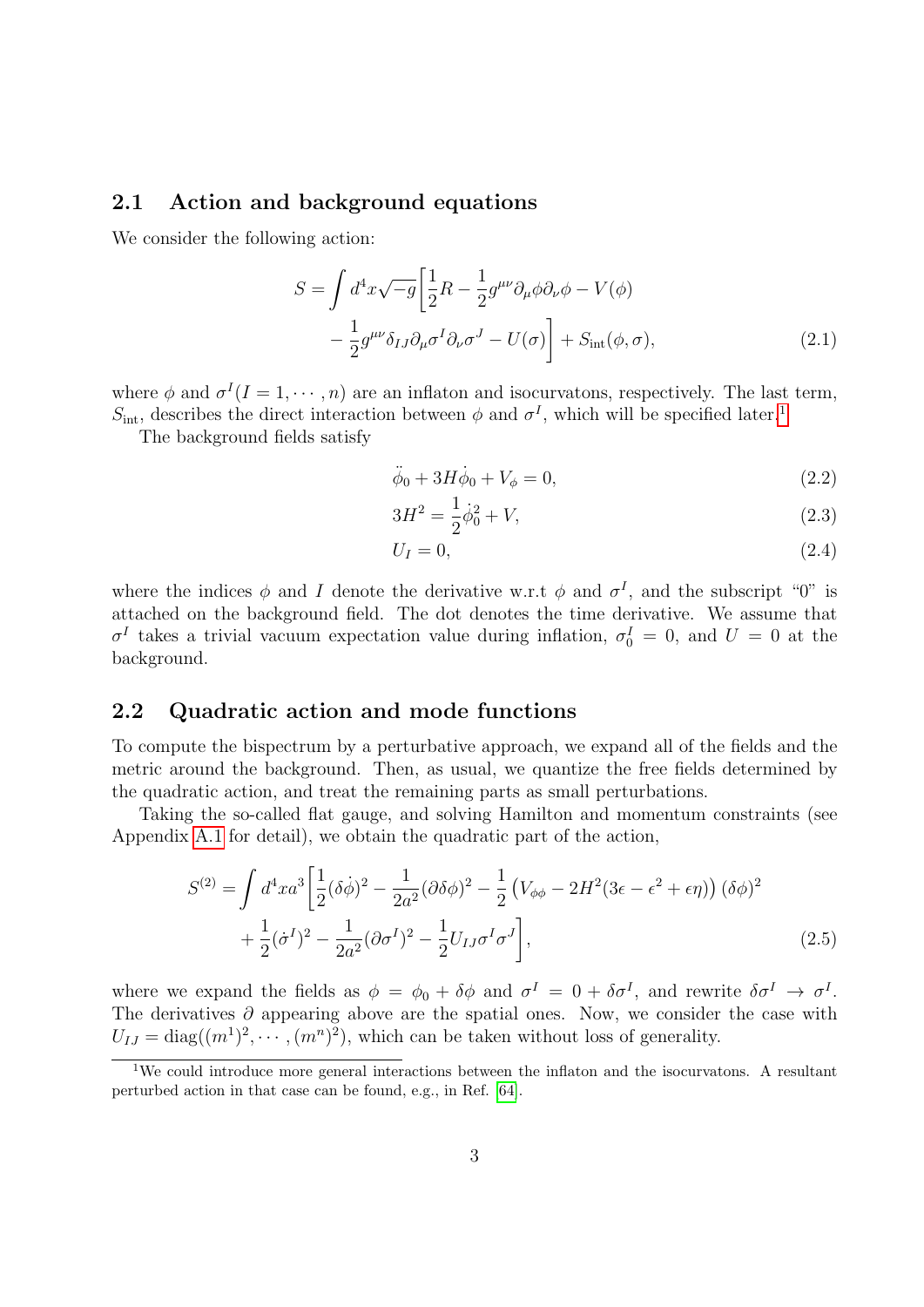We quantize the fluctuations  $\delta \phi_{\mathbf{k}}$  and  $\sigma_{\mathbf{k}}^{I}$  in Fourier space as<sup>[2](#page-4-0)</sup>

$$
\delta \phi_{\mathbf{k}} = u_{k} a_{\mathbf{k}} + u_{k}^{*} a_{-\mathbf{k}}^{\dagger}, \qquad (2.6)
$$

$$
\sigma_{\mathbf{k}}^I = v_k^I b_{\mathbf{k}}^I + v_k^{I*} b_{-\mathbf{k}}^{I\dagger},\tag{2.7}
$$

where the annihilation and the creation operators,  $a_k, a_{k'}^{\dagger}, b_k^I, b_{k'}^{J\dagger}$ , satisfy the following commutation relations,

$$
[a_{\mathbf{k}}, a_{\mathbf{k}'}^{\dagger}] = (2\pi)^3 \delta^{(3)}(\mathbf{k} - \mathbf{k}'), \quad [b_{\mathbf{k}}^I, b_{\mathbf{k}'}^{J\dagger}] = (2\pi)^3 \delta^{IJ} \delta^{(3)}(\mathbf{k} - \mathbf{k}'). \tag{2.8}
$$

The mode functions  $u_k$  and  $v_k^I$  satisfy the equations of motions from Eq. [\(2.5\)](#page-3-3),

$$
(au_k)'' + \left(k^2 - \frac{2}{\tau^2}\right)(au_k) = 0,
$$
\n(2.9)

$$
(av_k^I)'' + \left(k^2 - \frac{2}{\tau^2} + \frac{(m^I)^2}{H^2 \tau^2}\right)(av_k^I) = 0,
$$
\n(2.10)

where the prime denotes the derivative with respect to the conformal time  $\tau \equiv \int a^{-1}dt$ . In the derivation, we have neglected the mass term of  $\delta\phi$ , which is small during a slow-roll inflation. Their solutions are given by

$$
u_k = \frac{H}{\sqrt{2k^3}} (1 + ik\tau) e^{-ik\tau},
$$
\n(2.11)

and

$$
v_k^I = -ie^{i(\nu^I + \frac{1}{2})\frac{\pi}{2}} \frac{\sqrt{\pi}}{2} H(-\tau)^{3/2} H_{\nu^I}^{(1)}(-k\tau), \tag{2.12}
$$

where  $H_{\nu}^{(1)}$  is Hankel function of the first kind. The parameters  $\nu^{I}$  are determined by the masses of the isocurvatons as

$$
\nu^I \equiv \sqrt{\frac{9}{4} - \left(\frac{m^I}{H}\right)^2},\tag{2.13}
$$

which is either real or pure imaginary.<sup>[3](#page-4-1)</sup>

<span id="page-4-0"></span><sup>&</sup>lt;sup>2</sup>We use a bold character such as **k** to denote three dimensional vectors and  $k \equiv |\mathbf{k}|$  for their absolute values.

<span id="page-4-1"></span><sup>3</sup>To avoid confusion, we use a subscript instead of a superscript for the mass labels in the following.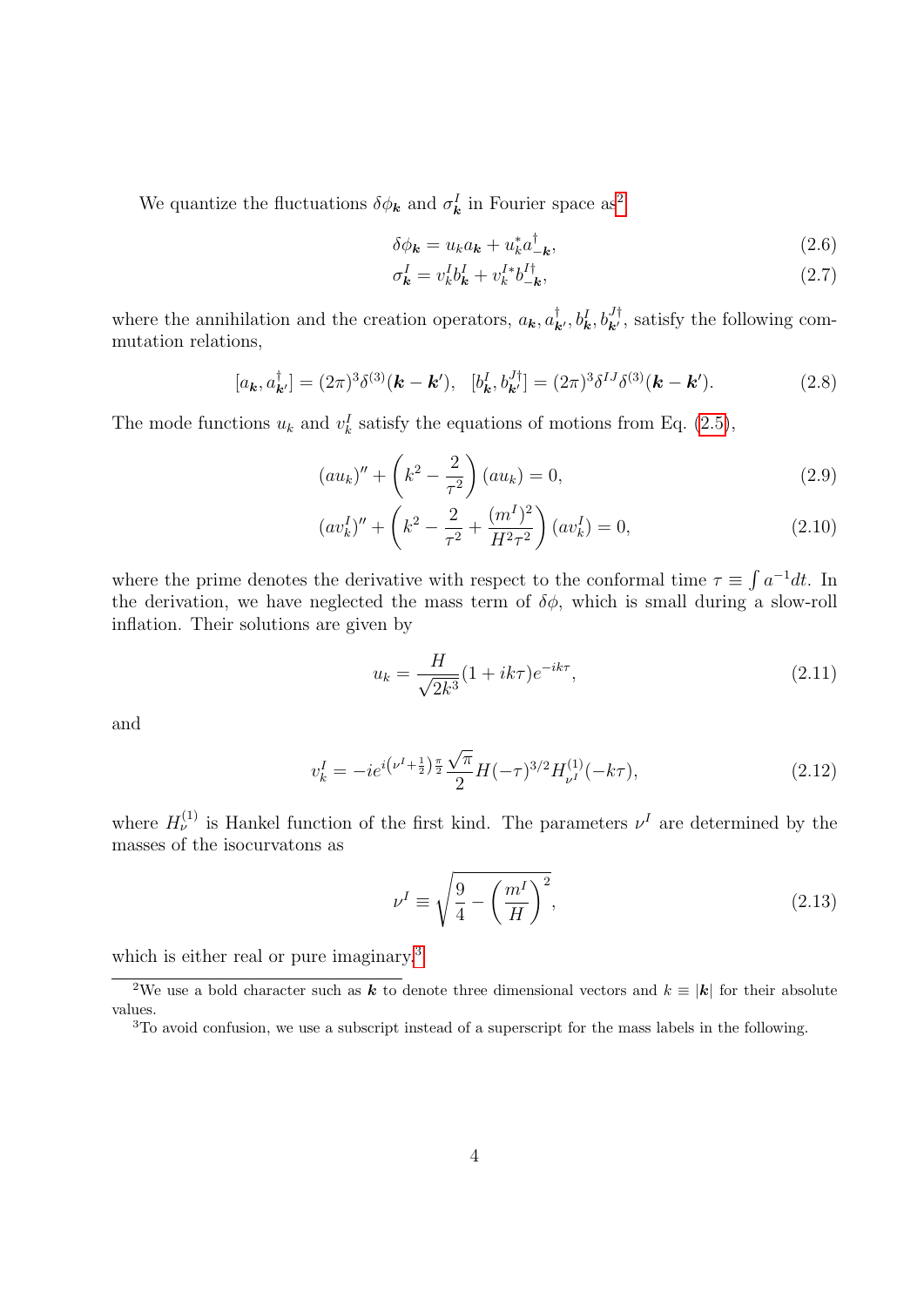

<span id="page-5-4"></span>Figure 1: Contribution of isocurvatons  $\sigma^I$  to the bispectrum

#### <span id="page-5-0"></span>2.3 Interactions

Here we introduce interactions between an inflaton and isocurvatons. Following Refs. [\[25,](#page-26-0)[26\]](#page-26-1), we assume the form of the interactions as

$$
S_{\rm int}(\phi,\sigma) = \int d^4x \mathcal{L}_{\rm int} = -\int d^4x \sqrt{-g} f(\phi, X) g_{IJ} \sigma^I \sigma^J, \qquad (2.14)
$$

where  $X \equiv g^{\mu\nu}\partial_{\mu}\phi\partial_{\nu}\phi$ , and  $g_{IJ}$  with  $I, J = 1, \dots, n$  are real and symmetric constants. Expanding Eq. [\(2.14\)](#page-5-1) around the background, we find that it contains three and four point vertices such as

<span id="page-5-1"></span>
$$
\mathcal{L}_{\text{int}}^3 = -a^3 f_\phi \delta \phi g_{IJ} \sigma^I \sigma^J,\tag{2.15}
$$

$$
\mathcal{L}_{\text{int}}^4 = -\frac{1}{2}a^3 f_{\phi\phi} (\delta\phi)^2 g_{IJ} \sigma^I \sigma^J,\tag{2.16}
$$

which we are interested in this paper. More generally, since the three and the four point ver-tices can come mainly from different interactions, e.g., Eq. [\(2.14\)](#page-5-1) and another one  $\tilde{f}(\phi, X)\tilde{g}_{IJ}\sigma^I\sigma^J$ , we parametrize them as

<span id="page-5-2"></span>
$$
\mathcal{L}_{\text{int}}^3 = a^3 c_3 \delta \phi g_{IJ} \sigma^I \sigma^J,\tag{2.17}
$$

<span id="page-5-3"></span>
$$
\mathcal{L}^4_{\text{int}} = a^3 c_4 (\delta \phi)^2 \tilde{g}_{IJ} \sigma^I \sigma^J,\tag{2.18}
$$

where  $c_3 \equiv -f_\phi$  and  $c_4 \equiv -\tilde{f}_{\phi\phi}/2$  are in general time dependent coupling constants, but are treated as constants under the de Sitter approximation. Note that Eq. [\(2.14\)](#page-5-1) leads to different type of vertices unlike Eqs. [\(2.17\)](#page-5-2) and [\(2.18\)](#page-5-3), which are shown in Appendix [A.2.](#page-17-0)

Based on the interactions given above, we can consider the diagram shown in Fig. [1,](#page-5-4) which is a target of the following section.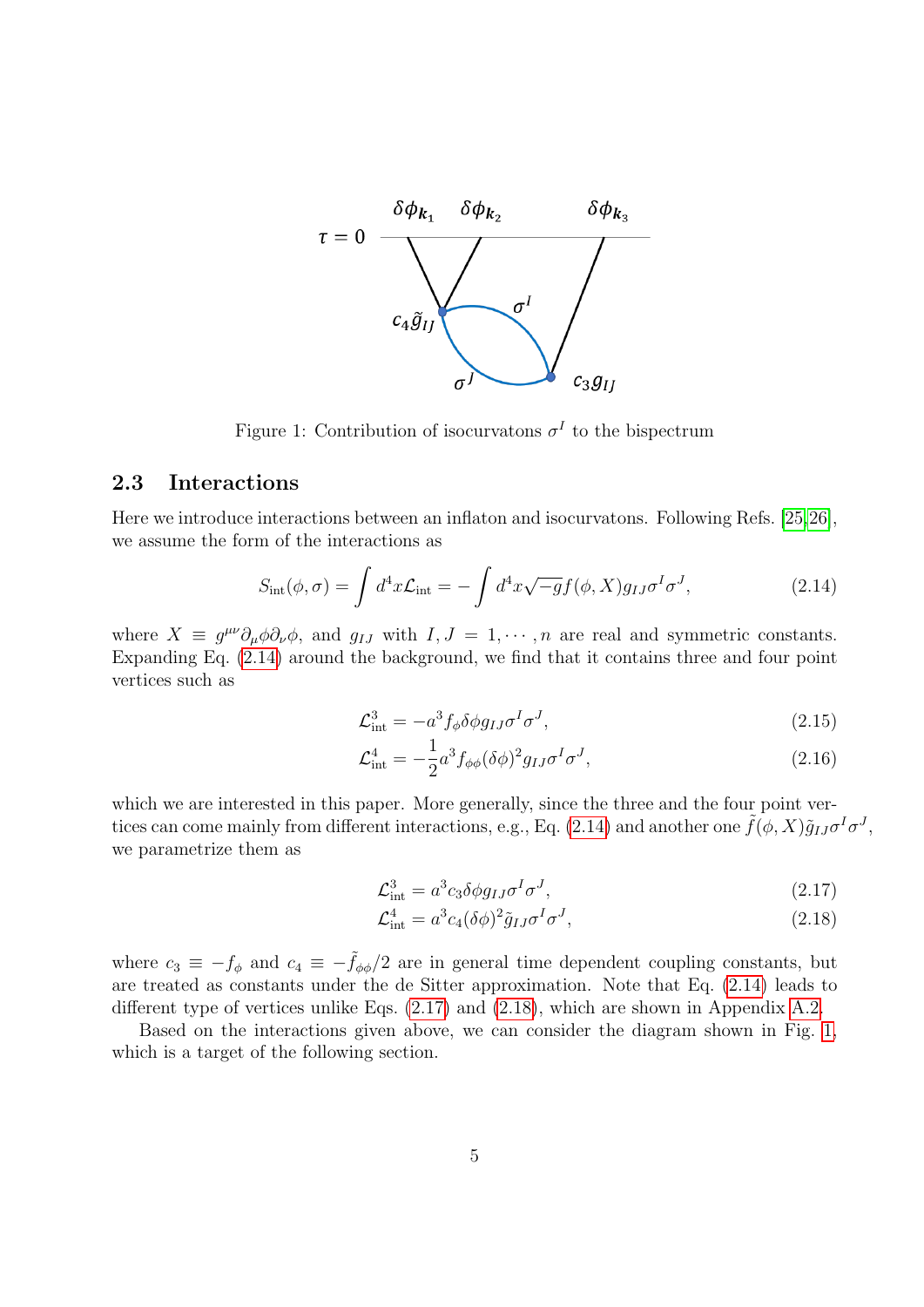### <span id="page-6-0"></span>3 Bispectrum

In this section, we show the contribution of the diagram (Fig. [1\)](#page-5-4) to the bispectrum.<sup>[4](#page-6-1)</sup> The result of the bispectrum in the squeezed limit  $(k_1 \sim k_2 \gg k_3)$  at  $\tau = 0$  is given by

$$
\langle \delta \phi_{\mathbf{k}_1} \delta \phi_{\mathbf{k}_2} \delta \phi_{\mathbf{k}_3} \rangle'
$$
  
=  $\frac{H^2 c_3 c_4}{4\pi^4} \sum_{I,J} g_{IJ} \tilde{g}_{IJ} \frac{1}{k_1^6} \Biggl\{ C(\nu^I, \nu^J) \left( \frac{k_3}{2k_1} \right)^{-(\nu^I + \nu^J)} + (\nu^I \to \nu^I, \nu^J \to -\nu^J) + (\nu^I \to -\nu^I, \nu^J \to -\nu^J) \Biggr\},$  (3.1)

where

<span id="page-6-2"></span>
$$
C(\nu^{I}, \nu^{J}) = (1 - \nu^{I} - \nu^{J})^{2} (4 - \nu^{I} - \nu^{J}) \Gamma^{2} (-\nu^{I} - \nu^{J}) \Gamma (\nu^{I}) \Gamma (\nu^{J})
$$
  
 
$$
\times \Gamma(\frac{3}{2} - \nu^{I}) \Gamma(\frac{3}{2} - \nu^{J}) \Gamma(-4 + 2(\nu^{I} + \nu^{J}))
$$
  
 
$$
\times \cos(\frac{\pi}{2} (\nu^{I} + \nu^{J})) \sin^{3}(\frac{\pi}{2} (\nu^{I} + \nu^{J})). \tag{3.2}
$$

The prime of the left-hand-side equation implies the omission of the delta function coming from the total momentum conservation,  $(2\pi)^3 \delta^{(3)}(\mathbf{k}_1 + \mathbf{k}_2 + \mathbf{k}_3)$ . Note that the function  $C(\nu^I, \nu^J)$  is symmetric under the interchange of  $\nu^I$  and  $\nu^J$ . We leave the detailed derivation of Eq. [\(3.1\)](#page-6-2) to Appendix [B.](#page-18-0)

When  $I = J$  inside the summation, the second and the third terms in the right hand side of Eq.  $(3.1)$  do not have the momentum dependence, and the coefficients C in this case are evaluated as

$$
C(\nu^I, -\nu^I) = C(-\nu^I, \nu^I) = \frac{\pi^3}{96} \Gamma(\nu^I) \Gamma(-\nu^I) \Gamma(\frac{3}{2} + \nu^I) \Gamma(\frac{3}{2} - \nu^I),
$$
\n(3.3)

by taking a limit  $\nu^I = \nu^J$  carefully.

Finally, by recalling the relation in the flat gauge between the inflaton fluctuation  $\delta\phi$  and the curvature perturbation  $\zeta$ ,  $\zeta = -\frac{H}{\dot{\phi}_0}\delta\phi$ , the bispectrum of the curvature perturbations can be obtained through Eq. [\(3.1\)](#page-6-2) as

$$
\langle \zeta_{\mathbf{k}_1} \zeta_{\mathbf{k}_2} \zeta_{\mathbf{k}_3} \rangle' = (2\pi)^4 P_\zeta^2 \frac{1}{(k_1 k_2 k_3)^2} S(k_1, k_2, k_3), \tag{3.4}
$$

where  $P_{\zeta} = \frac{H^4}{4\pi^2 \epsilon}$  $\frac{H^4}{4\pi^2\dot{\phi}_0^2}$  is the power spectrum of  $\zeta$  and  $S$  is a shape function. In the squeezed limit of the bispectrum of the curvature perturbations, the shape function  $S$  takes the following

<span id="page-6-1"></span><sup>&</sup>lt;sup>4</sup>The same diagrams with replacement of  $k_3 \leftrightarrow k_{1,2}$  do not lead to the so-called nonlocal momentum dependence which produces an oscillating signal in the squeezed limit  $(k_1 \sim k_2 \gg k_3)$ . Hence, we do not consider them.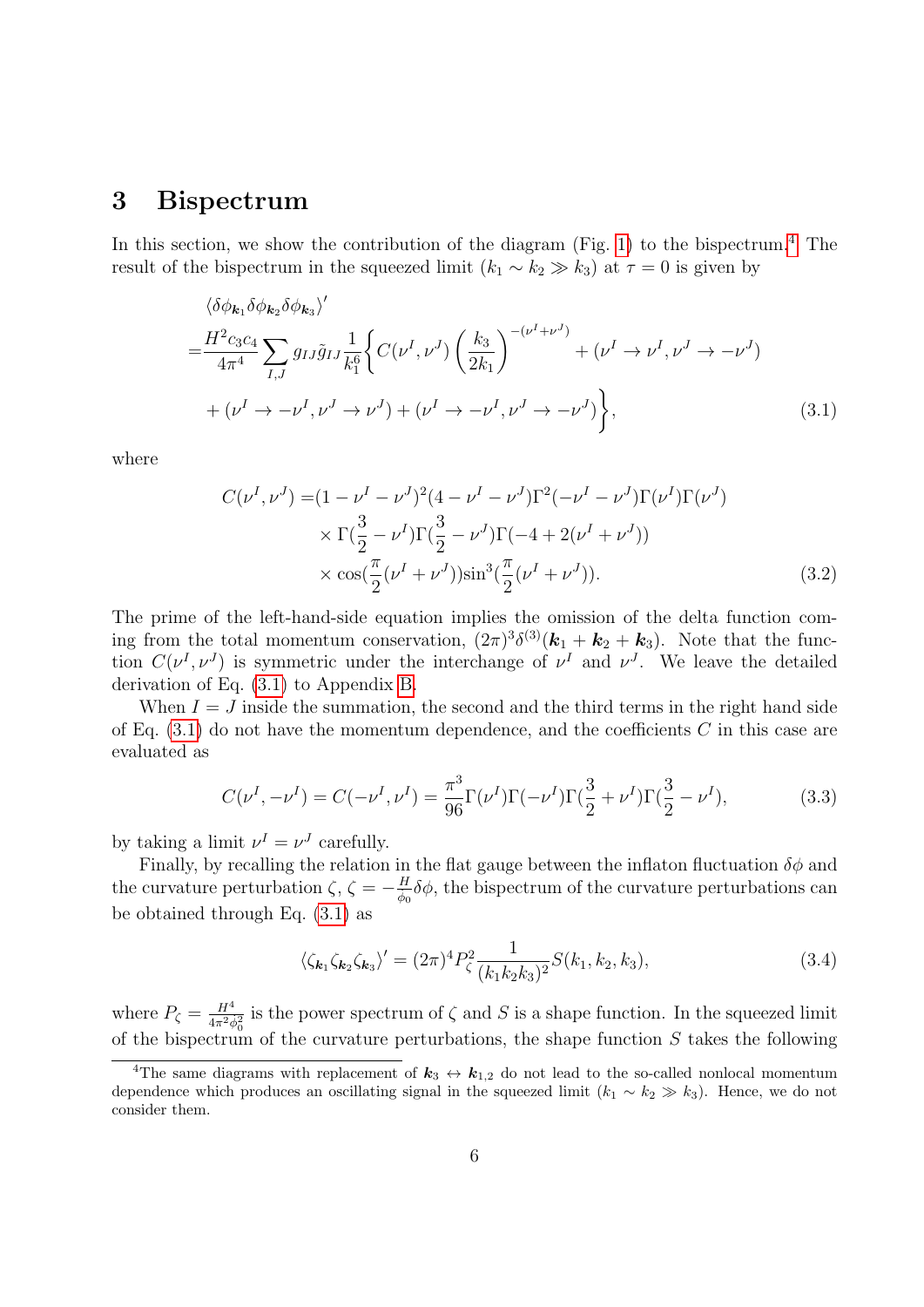form,

$$
S = -\frac{c_4}{2P_{\zeta}^{1/2}\pi^5} \frac{c_3}{H} \sum_{I,J} g_{IJ}\tilde{g}_{IJ} \left\{ C(\nu^I, \nu^J) \left( \frac{k_3}{2k_1} \right)^{2-(\nu^I + \nu^J)} + (\nu^I \to \nu^I, \nu^J \to -\nu^J) \right\} + (\nu^I \to -\nu^I, \nu^J \to \nu^J) + (\nu^I \to -\nu^I, \nu^J \to -\nu^J) \right\}.
$$
 (3.5)

Note that  $g_{IJ}, \tilde{g}_{IJ}$  and  $c_4$  are dimensionless constants and that  $c_3/H$  is a dimensionless combination. In the next section, we will investigate the multiple field effects based on the shape function [\(3.5\)](#page-7-1), instead of Eq. [\(3.1\)](#page-6-2).

# <span id="page-7-0"></span>4 Two fields example

To see the effects of multiple isocurvatons, let us consider the two fields case,  $n = 2$ , as an example. The extension to the case with more fields is straightforward. Here, we consider the case where the masses of two isocurvatons satisfy  $m_1, m_2 > \frac{3}{2}H$ .

Then, the total bispectrum is given by

<span id="page-7-4"></span><span id="page-7-3"></span><span id="page-7-2"></span><span id="page-7-1"></span>
$$
S = S_{11} + S_{22} + S_{12}, \t\t(4.1)
$$

where

$$
S_{11} = -\frac{c_4}{P_{\zeta}^{1/2} \pi^5} \frac{c_3}{H} g_{11} \tilde{g}_{11} \left(\frac{k_3}{2k_1}\right)^2 \left[ \text{Re} C(i\mu^1, i\mu^1) \cos\left(2\mu^1 \log\left(\frac{k_3}{2k_1}\right)\right) + \text{Im} C(i\mu^1, i\mu^1) \sin\left(2\mu^1 \log\left(\frac{k_3}{2k_1}\right)\right) + C(i\mu^1, -i\mu^1) \right],
$$
\n(4.2)

$$
S_{22} = \mu^1 \to \mu^2 \text{ and } g_{11}\tilde{g}_{11} \to g_{22}\tilde{g}_{22} \text{ in } S_{11},
$$
\n(4.3)

$$
S_{12} = -\frac{2c_4}{P_{\zeta}^{1/2} \pi^5} \frac{c_3}{H} g_{12} \tilde{g}_{12} \left(\frac{k_3}{2k_1}\right)^2 \left[ \text{Re} C(i\mu^1, i\mu^2) \cos\left((\mu^1 + \mu^2) \log\left(\frac{k_3}{2k_1}\right)\right) \right] + \text{Im} C(i\mu^1, i\mu^2) \sin\left((\mu^1 + \mu^2) \log\left(\frac{k_3}{2k_1}\right)\right) + \text{Re} C(i\mu^1, -i\mu^2) \cos\left((\mu^1 - \mu^2) \log\left(\frac{k_3}{2k_1}\right)\right) + \text{Im} C(i\mu^1, -i\mu^2) \sin\left((\mu^1 - \mu^2) \log\left(\frac{k_3}{2k_1}\right)\right) \right].
$$
 (4.4)

We introduced a notation,  $\nu^I = i\mu^I$  with  $\mu^I$  real.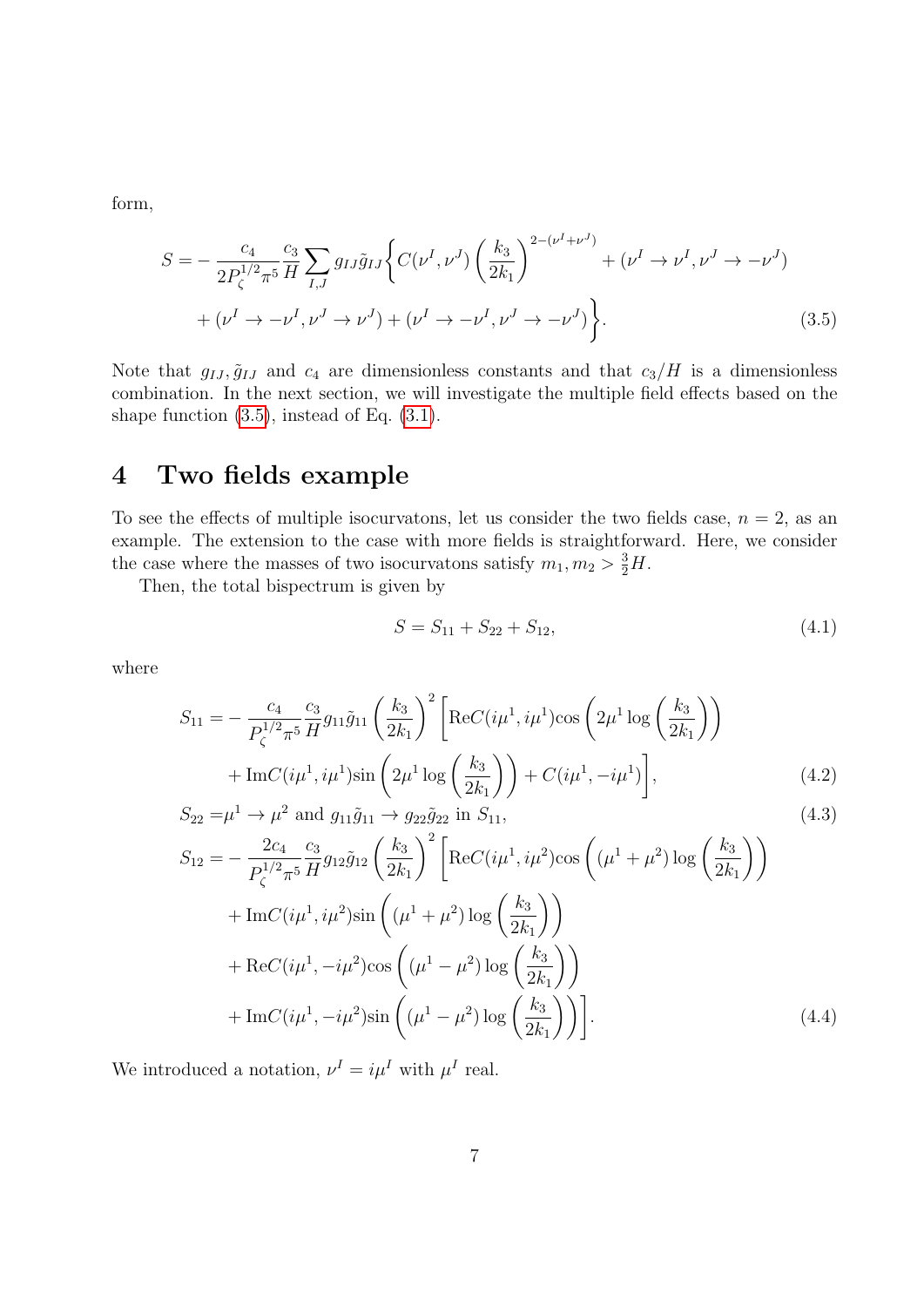#### <span id="page-8-0"></span>4.1 Special cases

Before going to see the detailed analysis of the above equations, let us discuss their some special limits.

#### • Single field limit

When  $\mu^2 \gg \mu^1$ , the heavier field  $\sigma_2$  effectively decouples from the system, and hence we should recover the result of a single isocurvaton case [\[25\]](#page-26-0). Based on the Stirling expansion,

$$
|\Gamma(a+ib)| \sim \sqrt{2\pi}|b|^{a-1/2}e^{-\pi|b|/2}, \quad |b| \gg 1, \quad a, b \in \mathbb{R},
$$
\n(4.5)

we find that  $S_{22}$  and  $S_{12}$  in Eqs. [\(4.4\)](#page-7-2) and [\(4.3\)](#page-7-3) are suppressed by

<span id="page-8-2"></span><span id="page-8-1"></span>
$$
C(i\mu^2, \pm i\mu^2) \propto e^{-2\pi\mu^2}, \quad C(i\mu^1, \pm i\mu^2) \propto e^{-\pi\mu^2}, \tag{4.6}
$$

for  $\mu^2 \to \infty$  with  $\mu^1$  fixed. Therefore, we reproduce the prediction of the single isocurvaton case in this limit as it should be.

### •  $C(i\mu^I,i\mu^J)$  vs.  $C(i\mu^I,-i\mu^J)$  in degenerate limit

Here, we examine the behavior of the coefficients  $C(i\mu^I, i\mu^J)$  and  $C(i\mu^I, -i\mu^J)$  for I,  $J = 1, 2$ , in the degenerate limit  $\mu^1 \sim \mu^2 \equiv \mu \gg 1$ .

As regards  $C(i\mu^I, i\mu^J)$ , by using Eq. [\(4.5\)](#page-8-1), we can approximate it as

$$
|C(i\mu^I, i\mu^J)| \sim \frac{\pi^{7/2}}{2^7 \sqrt{2}} \mu^{-3/2} e^{-2\pi\mu},\tag{4.7}
$$

for  $I, J = 1, 2$ . Here we included the prefactor in Stirling formula. On the other hand, for  $C(i\mu^I, -i\mu^J)$ , we obtain

<span id="page-8-5"></span><span id="page-8-4"></span><span id="page-8-3"></span>
$$
|C(i\mu^{I}, -i\mu^{J})| \sim \frac{\pi^5}{4!} \mu e^{-2\pi\mu},
$$
\n(4.8)

in the same limit.

As one can see, the coefficients  $C(i\mu^I, i\mu^J)$  and  $C(i\mu^I, -i\mu^J)$  decay by Boltzmann suppression in a similar way, but their prefactors have different mass dependence. In particular, we have a relation

$$
|C(i\mu^I, i\mu^J)/C(i\mu^I, -i\mu^J)| \sim 2 \times 10^{-2} \times \mu^{-5/2}, \text{ for } \mu \gg 1,
$$
 (4.9)

which plays an important role later when we discuss waveforms of the signal.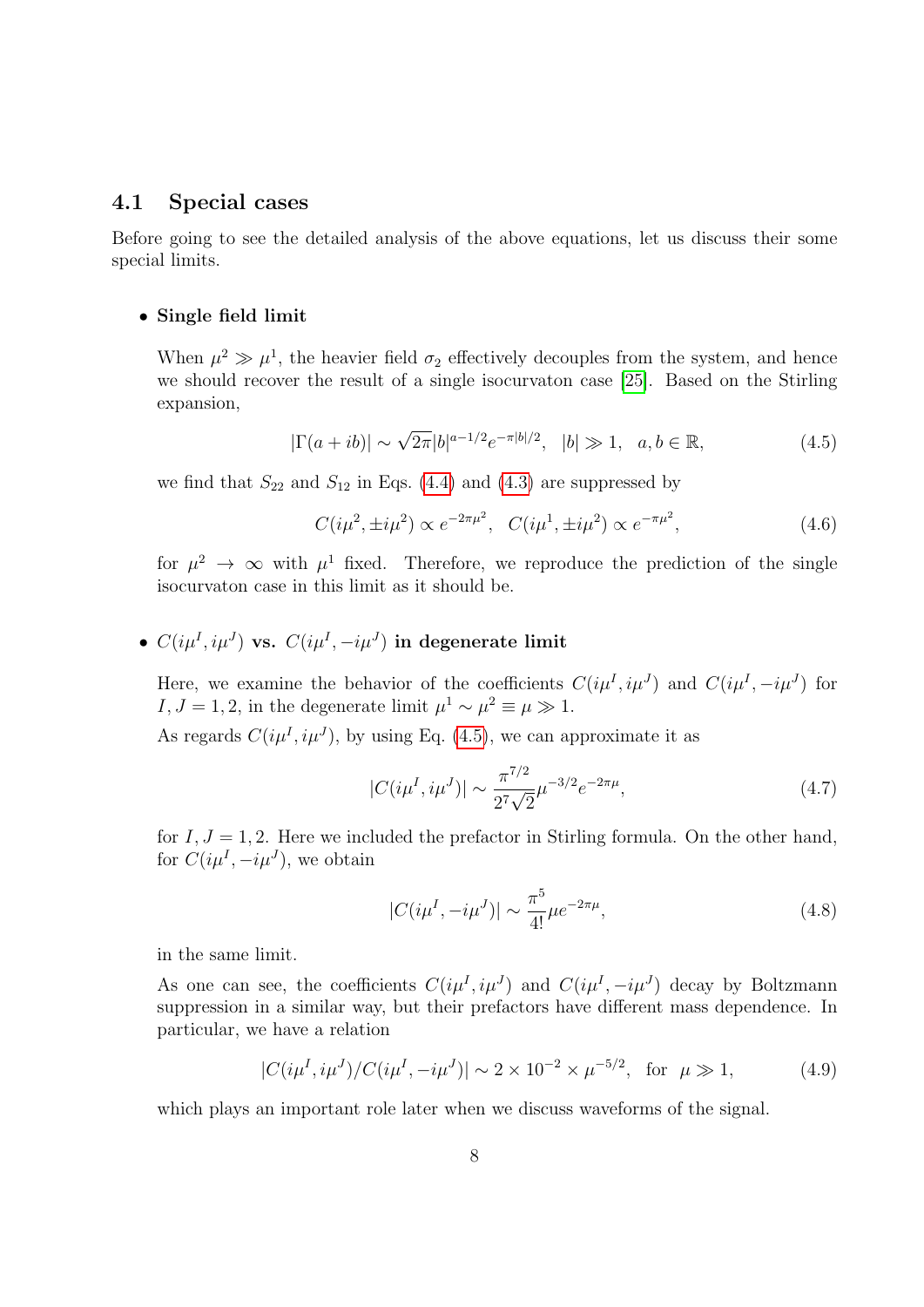•  $\mu^I = 0$  for  $I = 1, 2$ 

Finally, let us comment on the limit  $\mu^1 = 0$  and/or  $\mu^2 = 0$ . Indeed, the coefficient C diverges in this limit, but the bispectrum is still finite. For example, taking  $\mu^1 \to 0$  in  $S_{11}$ , we obtain

$$
S_{11} \to -\frac{c_4}{2P_{\zeta}^{1/2} \pi^5} \frac{c_3}{H} g_{11} \tilde{g}_{11} \left(\frac{k_3}{2k_1}\right)^2 \times \frac{\pi^4}{96} \left(\log\left(\frac{k_3}{2k_1}\right)\right)^2. \tag{4.10}
$$

In the same way,  $S_{12}$  and  $S_{22}$  are also finite in this limit.

#### <span id="page-9-0"></span>4.2 Without mixing

Now, let us discuss the effects of multiple isocurvatons, starting from the case without the mixing terms, i.e.,  $g_{12} = 0$  or  $\tilde{g}_{12} = 0$ . In this case, the bispectrum becomes a summation of two independent oscillating modes,  $S_{11}$  and  $S_{22}$ . As a general structure of the oscillating signals, their amplitude and wavelength become smaller as  $\mu^I$  becomes larger. In particular, as we saw in the previous subsection, the amplitude quickly decays for large  $\mu^I$  by the Boltzmann suppression factor in C. In the following discussion, we set  $c_4 = c_3/H = 1$  for simplicity and take  $P_{\zeta} = 2 \times 10^{-9}$  to fit the observational data.<sup>[5](#page-9-1)</sup>

In Figure [2,](#page-10-0) we show the behavior of the bispectrum  $(k_1/k_3)^2S$  as the function of  $k_1/k_3$ , by taking a universal value for the couplings,  $g_{11} = g_{22} = \tilde{g}_{11} = \tilde{g}_{22} = 1$ . The red line shows the result of  $S_{11}$ , and the blue one denotes that of  $S_{22}$ . They correspond to the single isocurvaton cases with different masses. Their superposition is given by the green line.

<span id="page-9-1"></span><sup>&</sup>lt;sup>5</sup>We use these values throughout the paper. Also, we require that the effective couplings satisfy  $\frac{c_3}{H}e^{-\pi(\mu^I+\mu^J)}g_{IJ} < 1$  and  $c_4e^{-\pi(\mu^I+\mu^J)}\tilde{g}_{IJ} < 1$  for the perturbation to be valid.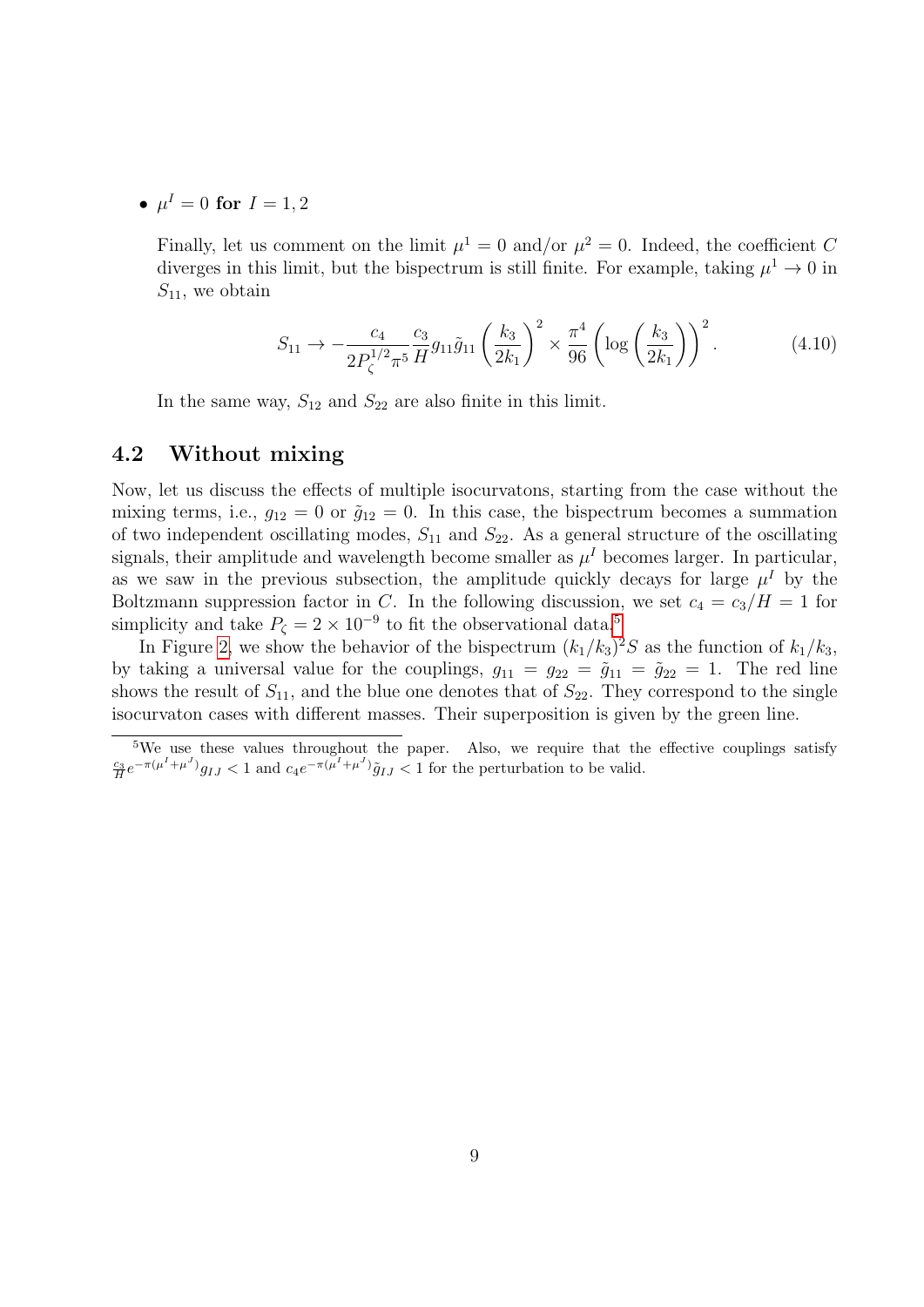

<span id="page-10-0"></span>Figure 2: Left : Momentum  $(k_1/k_3)$  dependence of  $(k_1/k_3)^2S$ . The red, blue, and green lines denote  $S_{11}$ ,  $S_{22}$ , and  $S = S_{11} + S_{22}$ , respectively. The masses are changed as  $(m_1, m_2)/H =$  $(2, 2.01), (2, 2.1),$  and  $(2, 2.5)$  from top to bottom. In all of the figures, we take  $g_{II} = \tilde{g}_{II} = 1$ for  $I = 1, 2$ . Right: Detailed view of superposition. The constant offsets such as the last term in Eq. [\(4.2\)](#page-7-4) are extracted to compare the three lines. In the last figure with  $m_2/H = 2.5$ , the red and the green lines are overlapped.

We find that when the two masses are nearly degenerate,  $S_{11}$  and  $S_{22}$  take the almost same waveforms, and the superposition is just twice of  $S_{11}$  (or  $S_{22}$ ). See the upper right figure in Fig. [2.](#page-10-0) As the mass difference becomes larger, the amplitude of the heavier field  $(S_{22})$ becomes smaller by the Boltzmann suppression [\(4.6\)](#page-8-2), and in this case, we have effectively obtained a single field signal (see the remaining two figures on the right). Therefore, we do not expect any signal with a waveform specific to two fields in this case.

Several non-trivial superpositions can be obtained for hierarchical choice of  $q_{IJ}$  and  $\tilde{q}_{IJ}$ . Figure [3](#page-11-1) shows such non-trivial examples. One finds that even if the mass difference exists, we can still have a synergy effect, as long as the ratio  $g_{22}g_{22}/g_{11}g_{11}$  is large so that the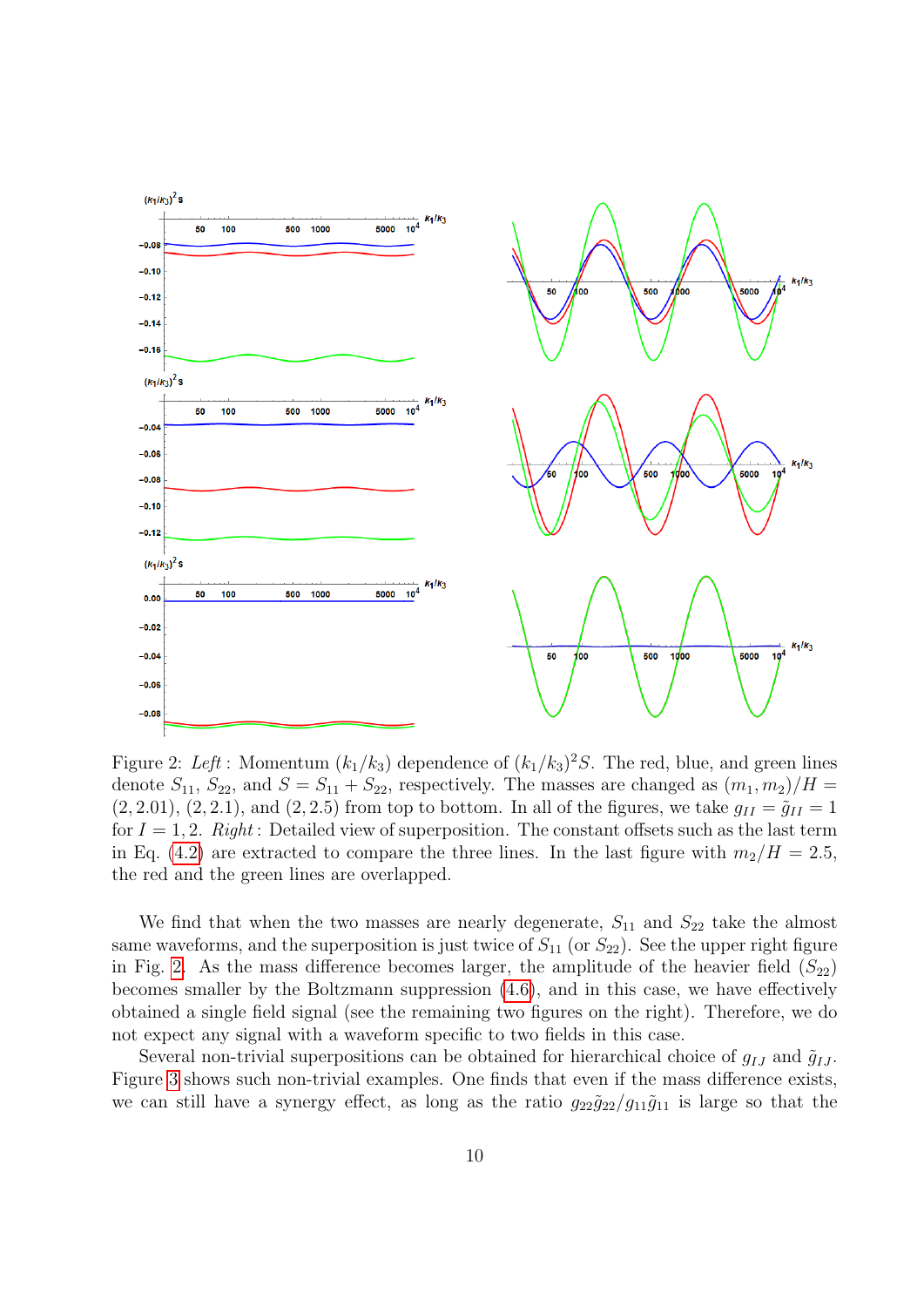

<span id="page-11-1"></span>Figure 3: The same figure with Fig. [2](#page-10-0) in the case with non-universal coupling constants. The masses and the couplings are set as  $(m_1, m_2)/H = (2, 2.1)$  and  $(g_{11}\tilde{g}_{11}, g_{22}\tilde{g}_{22}) = (1, 3)$  in the upper panel. Those of the lower one are  $(m_1, m_2)/H = (2, 2.5)$  and  $(g_{11}\tilde{g}_{11}, g_{22}\tilde{g}_{22}) = (1, 100)$ , respectively.

magnitude of  $S_{22}$  is compatible to that of  $S_{11}$ . Compared to the previous case shown in Fig. [2,](#page-10-0) we can have a various type of superpositions since the frequency of each signal is much different for  $\mu^1 \neq \mu^2$ . However, as the mass differences become larger, an extremely large hierarchy in  $g_{IJ}$  or  $\tilde{g}_{IJ}$  is required to realize such a non-trivial waveform by superposition. For example, for the case with  $m_1 = 2H$  and  $m_2 = (3H, 4H, 5H, 6H)$ , we need to require  $g_{22}\tilde{g}_{22}/g_{11}\tilde{g}_{11} \sim (10^4, 10^8, 10^{11}, 10^{14})$ , respectively, in order for the contributions of  $S_{11}$  and  $S_{22}$  to be compatible.

#### <span id="page-11-0"></span>4.3 Effect of mixing

In this subsection, we discuss the effects of the mixing term  $S_{12}$ . First, we discuss the case with  $g_{IJ} = \tilde{g}_{IJ} = 1$  for  $I, J = 1, 2$ . In the same way as the previous subsection, when  $\mu^2 \gg \mu^1$ , the signals follow a relation  $|S_{11}| \gg |S_{12}| \gg |S_{22}|$  by Eq. [\(4.6\)](#page-8-2). Thus, the total signal effectively becomes a single field one, and hence nothing interesting happens. Then, we focus on the degenerate case  $\mu^1 \sim \mu^2$  in the following, which is the most interesting case we deal with in this paper.

When the two masses are nearly degenerate,  $\mu^1 = \mu$  and  $\mu^2 = \mu + \Delta$  with  $0 \leq \Delta \ll 1$ , we find that the total waveform (k-dependence) of S is dominated by  $S_{12}$ , while the magnitude of each signal including k-independent contribution satisfies  $|S_{11}| \geq |S_{12}| \geq |S_{22}|$ . One can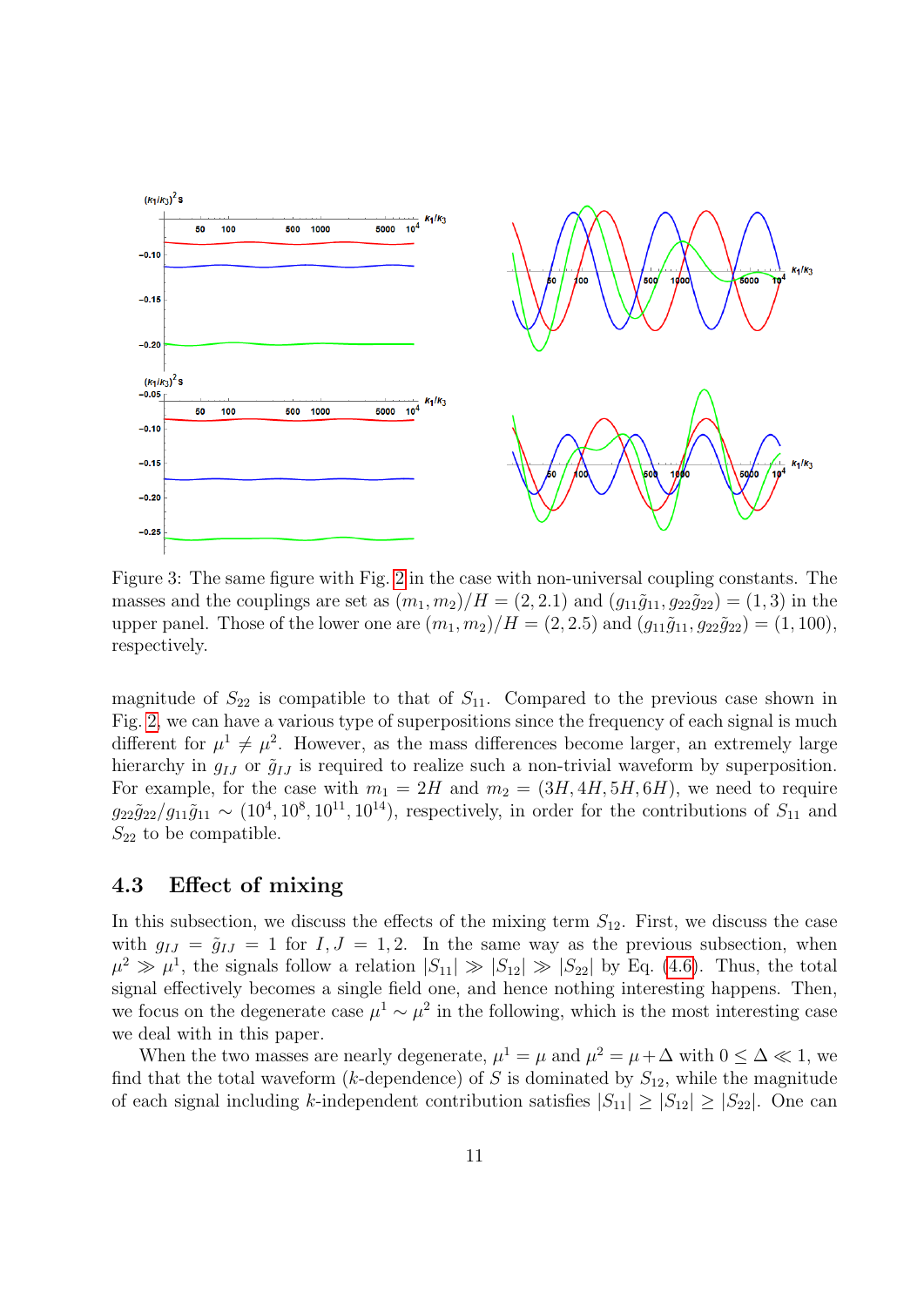confirm the statement above form Fig. [4,](#page-12-0) where we include the mixing term (purple line). The three kinds of the figures show the cases of  $m_2/H = 2.1, 2.3,$  and 2.5 with  $m_1/H = 2$ fixed, which corresponds to  $\Delta = 0.15, 0.42,$  and 0.68, respectively. Obviously, the situation is much different from the case without a mixing term discussed in Sec. [4.2,](#page-9-0) where we found that the total signal becomes a trivial superposition or almost the same form as the lighter one  $(S_{11})$ .



<span id="page-12-0"></span>Figure 4: The same figure with Fig. [2](#page-10-0) but the mixing term  $S_{12}$  included (purple line). We set  $(m_1, m_2)/H = (2, 2.1), (m_1, m_2)/H = (2, 2.3),$  and  $(m_1, m_2)/H = (2, 2.5)$  from top to bottom. The couplings are taken universally,  $g_{IJ} = \tilde{g}_{IJ} = 1$  for  $I, J = 1, 2$ . The right figures show that the waveforms (momentum dependence) of the total signal are mainly determined by the mixing term  $S_{12}$ .

To analytically understand the reason why  $S_{12}$  governs the k-dependence, remember the fact that  $|C(i\mu^I, -i\mu^J)| \gg |C(i\mu^I, i\mu^J)|$  in the degenerate limit, as shown in Eq. [\(4.9\)](#page-8-3).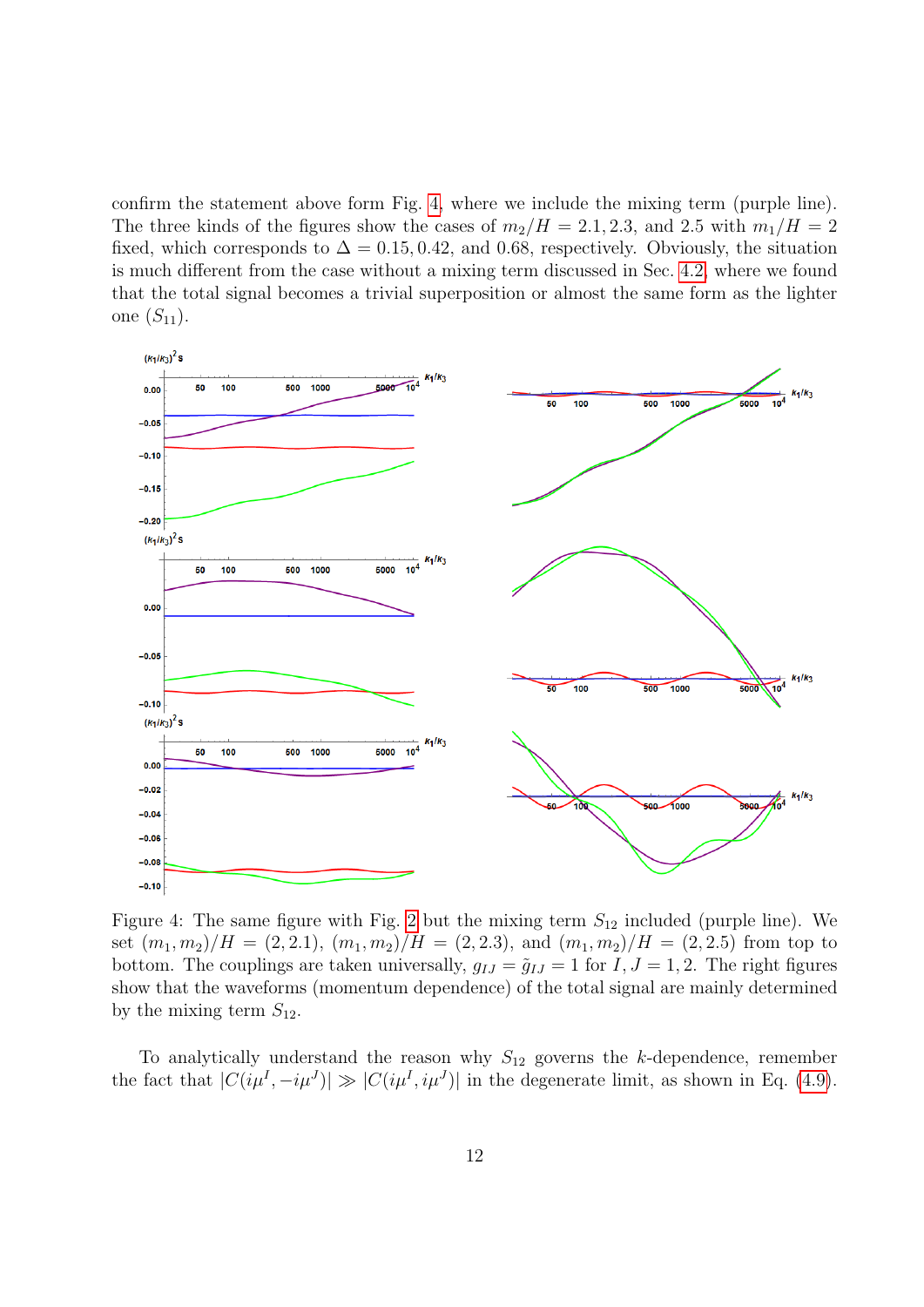Therefore, we can approximate the signal as

$$
(k_1/k_3)^2 S_{11} / \mathcal{A} \sim C(i\mu^1, -i\mu^1),
$$
\n
$$
(k_1/k_3)^2 S_{12} / 2\mathcal{A} \sim \text{Re}C(i\mu^1, -i\mu^2) \cos\left(\Delta \log\left(\frac{k_3}{2k_1}\right)\right) - \text{Im}C(i\mu^1, -i\mu^2) \sin\left(\Delta \log\left(\frac{k_3}{2k_1}\right)\right),
$$
\n(4.11)

where  $\mathcal{A} \equiv -\frac{c_4}{4P_{\zeta}^{1/2}\pi^5}$  $\frac{c_3}{c_3}$  $\frac{c_3}{H}$  is a universal prefactor.  $S_{22}$  is given by  $S_{11}$  with a replacement  $\mu^1 \to \mu^2$ . We find that  $S_{11}$  and  $S_{22}$  are constants in this limit, and therefore, the momentum dependence is governed by  $S_{12}$ . This observation is consistent with Fig. [4.](#page-12-0)<sup>[6](#page-13-0)</sup> As can be seen from the expression, the signal is characterized by a large wavelength  $1/\Delta$  with  $\Delta \equiv \mu^2 - \mu^1$ , which is specific to the two isocurvaton model. Such a waveform with a relatively longer wavelength can be easily identified and useful for disentangling almost degenerate mass spectra, which is in sharp contrast with the case of collider experiments on earth, where the very precise energy resolution corresponding to the mass difference is required to disentangle almost degenerate mass spectra. Note also that the two masses  $m_1$  and  $m_2$  do not have to be light to obtain this kind of signal. This is different from the single field case, where the signal with a large wavelength appears only when the isocurvaton mass is relatively light,  $\mu \sim 0$  (or  $m \sim 3H/2$ ).

In order to distinguish two different signals which come from multiple isocurvatons with degenerate masses and a single isocurvaton with  $\mu \sim 0$ , there are two points to be noticed. First, the coefficient C determining the oscillation amplitude is different for each signal. The former one is characterized by Eq. [\(4.8\)](#page-8-4), while the latter one scales as  $|C(i\mu, i\mu)| \sim 1/\mu^2$  for  $\mu \sim 0$ . Therefore, the aspect ratio of the waveform is much different each other. Second, in a multiple field case, there are small modulations on the large waveform, as can be seen from Fig. [4.](#page-12-0) This arises from the effect of superposition with  $S_{11}$ . Therefore, they are potentially distinguishable while it requires detailed analysis on the signals.

In summary, we find that when there exists the mixing term  $S_{12}$ , the multiple isocurvatons with nearly degenerate masses produce a characteristic waveform on the bispectrum, whose wavelength is given by an inverse of  $\Delta$  (mass difference, roughly).

Before closing this section, let us briefly comment on the case where there exists a hierarchy in  $q_{IJ}$  or  $\tilde{q}_{IJ}$ . As mentioned in the previous subsection, we can have a possibility for a non-trivial superposition (the signal of multiple fields in other words) even when  $m_2 > m_1$ , but it requires a large hierarchy in the couplings,  $g_{11}\tilde{g}_{11}$  and  $g_{22}\tilde{g}_{22}$ . When there are mixing terms, however, the situation becomes changed. Note that from Eq.  $(4.6)$ ,  $S_{12}$  is less suppressed than  $S_{22}$ . Therefore, the required hierarchy in  $g_{IJ}$  or  $\tilde{g}_{IJ}$  for  $S_{11}$  and  $S_{12}$  to be compatible is milder than that for  $S_{11}$  and  $S_{22}$  to be. In table [1,](#page-14-1) taking  $m_1 = 2H$ , we show

<span id="page-13-0"></span><sup>&</sup>lt;sup>6</sup>In the figure, we set  $m_1 = 2H$  which corresponds to  $\mu = 1.3$ . Thus, the condition  $\mu \gg 1$  we used to derive Eq. [\(4.9\)](#page-8-3) is not satisfied, strictly speaking. However, the Stirling approximation [\(4.5\)](#page-8-1) is still valid up to  $\mu \sim 1$ , and the discussion here can be applied.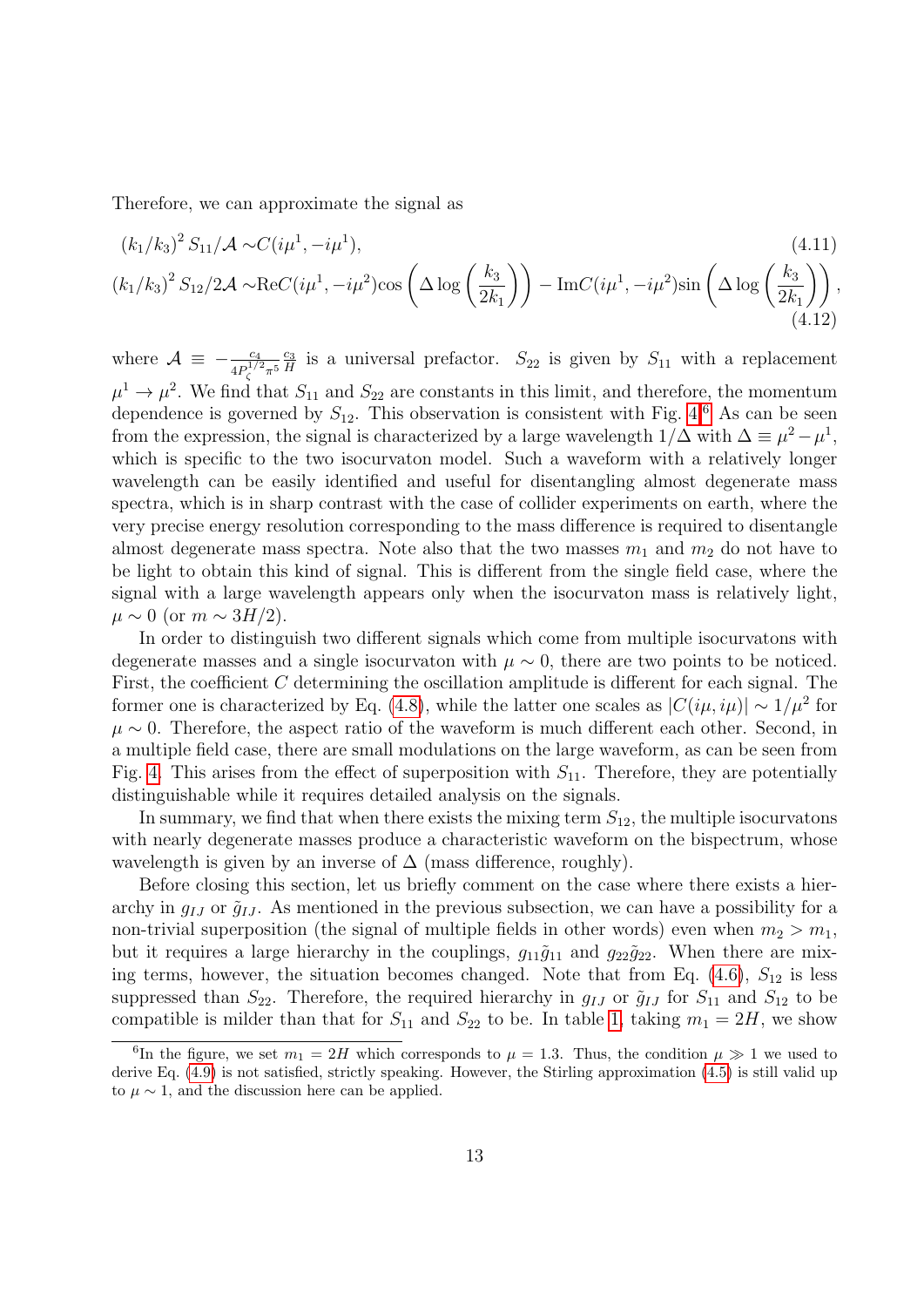the required hierarchy for both cases with and without mixing terms. One can find that the relaxation occurs for the case with mixing.

> without mixing with mixing  $m_2 = 3H$ :  $g_{22}\tilde{g}_{22}/g_{11}\tilde{g}_{11} \sim O(10^4) \rightarrow g_{12}\tilde{g}_{12}/g_{11}\tilde{g}_{11} \sim O(1)$  $m_2 = 4H$ :  $g_{22}\tilde{g}_{22}/g_{11}\tilde{g}_{11} \sim O(10^8) \rightarrow g_{12}\tilde{g}_{12}/g_{11}\tilde{g}_{11} \sim O(10^2)$  $m_2 = 5H : g_{22}\tilde{g}_{22}/g_{11}\tilde{g}_{11} \sim O(10^{11}) \rightarrow g_{12}\tilde{g}_{12}/g_{11}\tilde{g}_{11} \sim O(10^4)$  $m_2 = 6H : g_{22}\tilde{g}_{22}/g_{11}\tilde{g}_{11} \sim O(10^{14}) \rightarrow g_{12}\tilde{g}_{12}/g_{11}\tilde{g}_{11} \sim O(10^6)$

<span id="page-14-1"></span>Table 1: hierarchy in  $g_{IJ}$  and  $\tilde{g}_{IJ}$  for non-trivial superposition.

### <span id="page-14-0"></span>5 Summary and discussion

In this paper, we have investigated the effects of multiple scalar isocurvatons on the bispectrum of the primordial curvature perturbations, especially for the purpose of answering the question of how to disentangle the mass spectra of such isocurvatons. The contribution coming from the diagram in Fig. [1](#page-5-4) in the squeezed limit is explicitly evaluated. Taking the two fields case as an example, we classified the situation carefully in terms of presence or absence of mixing effects of two fields, magnitude relation of two masses, and hierarchy in the couplings,  $g_{IJ}$  and  $\tilde{g}_{IJ}$ . As a main result, we found the following specific behavior of the bispectrum, which would be an evidence of multiple isocurvatons in the early universe.

- Superposition : By superposition of two waves, several non-trivial waveforms which cannot be obtained from the single field case, can appear when there exists a hierarchy in  $q_{IJ}$  or  $\tilde{q}_{IJ}$ . We further showed that the required hierarchy for such non-trivial superposition is different for the two cases, with or without the mixing term.
- Mixing effect : We observe a waveform with a large wavelength characterized by  $|\Delta|^{-1}$ with  $\Delta \equiv \sqrt{(m_1/H)^2 - (3/2)^2} - \sqrt{(m_2/H)^2 - (3/2)^2}$ , if the mixing term between two isocurvatons exists and the two masses are nearly degenerate,  $m_1 \sim m_2$ .

Especially the second result is quite suggestive and useful. As mentioned in Introduction, in supersymmetric inflation scenario, we frequently encounter a situation where multiple scalar fields acquire nearly degenerate masses as large as just above the Hubble scale by supergravity corrections. Therefore we can expect this kind of signal appears in general and hence it is important to discuss how to resolve such degenerate mass spectra from the observations. Our results suggest the presence of a waveform with a relatively longer wavelength corresponding to the inverse of the mass difference roughly, which can be easily identified, while the very precise energy resolution corresponding to the mass difference is required to disentangle almost degenerate mass spectra in collider experiments on earth.

One of interesting applications is supergravity  $\alpha$ -attractor model [\[65\]](#page-29-4), which minimally contains three isocurvatons (a scalar partner of the inflaton and a complex stabilizer field)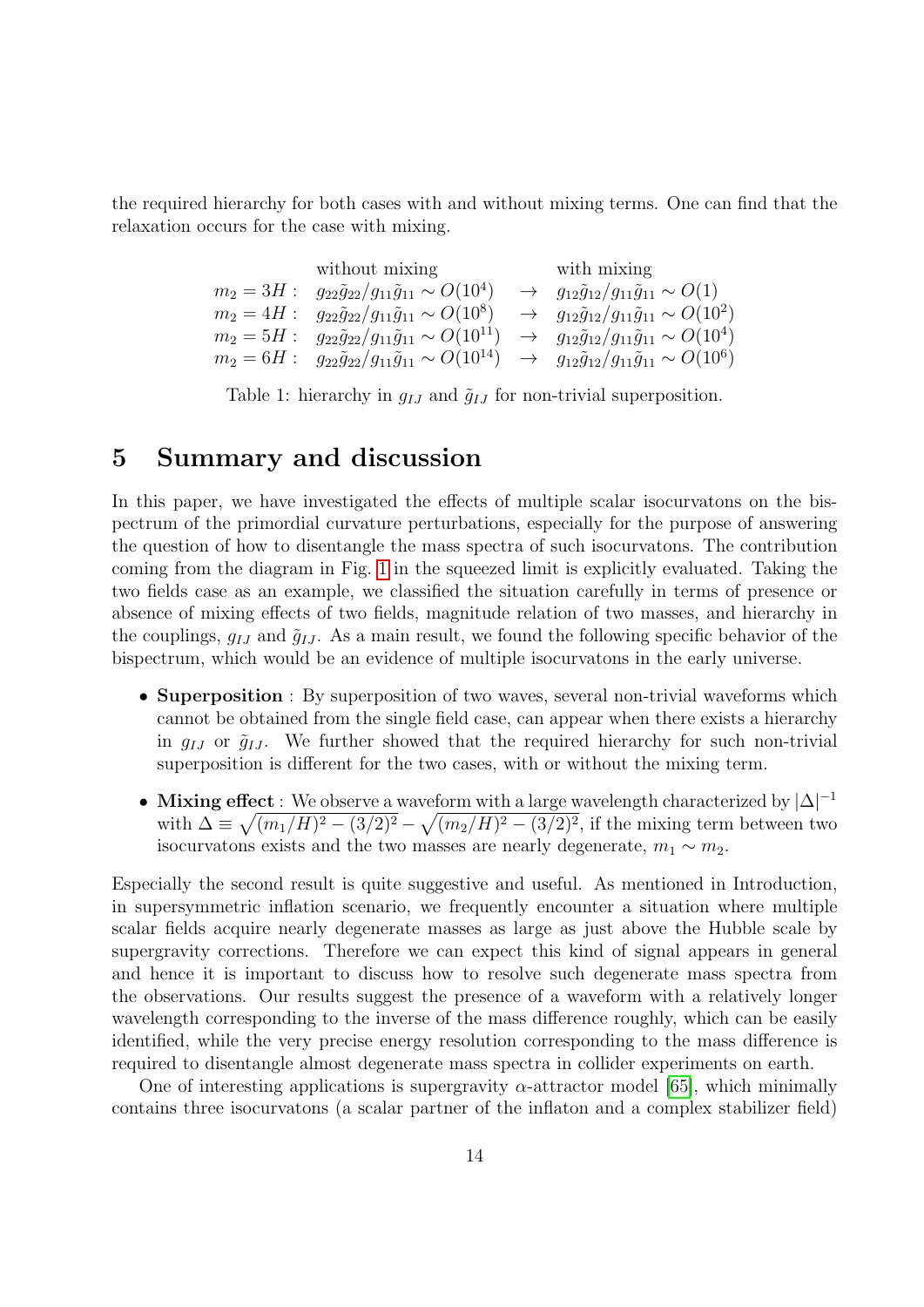in addition to the inflaton. They have the Hubble induced masses with multiplication of some parameters including  $\alpha$ . Even if they are almost degenerate, we may easily disentangle the spectra by the mixing effect, and at the same time, obtain some restrictions on those parameters since they are degenerate. In this way, the mixing effect discussed in this work would be also useful to constrain UV models from observational signals.<sup>[7](#page-15-0)</sup>

Interestingly, the result could change when we consider other types of interactions between an inflaton and isocurvatons. In Appendix [C,](#page-20-0) we perform the same analysis for the terms including derivative couplings, and find that the mixing effect seems not to appear in the other cases. Therefore, from these observations, it might be possible to distinguish whether the signal originates from a derivative coupling or a non-derivative coupling. However, it should also be kept in mind that our results, especially  $D(i\mu^I, -i\mu^J) \sim 0$  in Eq. [\(C.9\)](#page-21-0), are based on the super-horizon (or late time) approximation. Although this approximation seems to be valid at  $\mu^I \sim 1(m^I \sim H)$  [\[26\]](#page-26-1) of our interest, to solidify the claim above requires a full numerical calculation of the bispectrum, as performed in Ref. [\[18\]](#page-26-2) for the case with a tree level diagram. If the result would be correct beyond the approximation, then the mixing effect could not only prove the existence of multi-particles around the Hubble scale and resolve their degenerate mass spectra, but also identify the form of interactions at the same time. Pursuing this would be an important research theme in the future.

Although multiple fields leave their traces on the bispectrum as the specific waveforms, the signal size is suppressed by the Boltzmann factor as usual, which makes the signal too small to be observed. In Refs. [\[38,](#page-27-0)[57,](#page-28-0)[60,](#page-28-1)[61\]](#page-29-0), however, it is pointed out that an introduction of effective chemical potentials via some kinds of dimension-5 derivative operators amplifies the signal, even when their masses are definitely larger than the Hubble scale. Thus, it would be interesting to apply our results to a system with chemical potentials.

Another interesting direction is to extend our analysis to spinning particles. From the perspective of revealing the standard model background in the cosmological collider, it is important to understand properties of superposition of particles with different spins. Also, we expect that such extension would be useful for exploring a new physics such as supersymmetry. We leave all of them for future work.

#### Acknowledgements

We would like to thank Xingang Chen, Yi Wang, and Zhong-Zhi Xianyu for helpful comments. M. Y. is supported in part by JSPS Grant-in-Aid for Scientific Research Number 18K18764 and JSPS Bilateral Open Partnership Joint Research Projects.

<span id="page-15-0"></span><sup>&</sup>lt;sup>7</sup>In Ref. [\[39\]](#page-27-1), the single isocurvaton effect on the bispectrum in the supergravity  $\alpha$ -attractor model is discussed.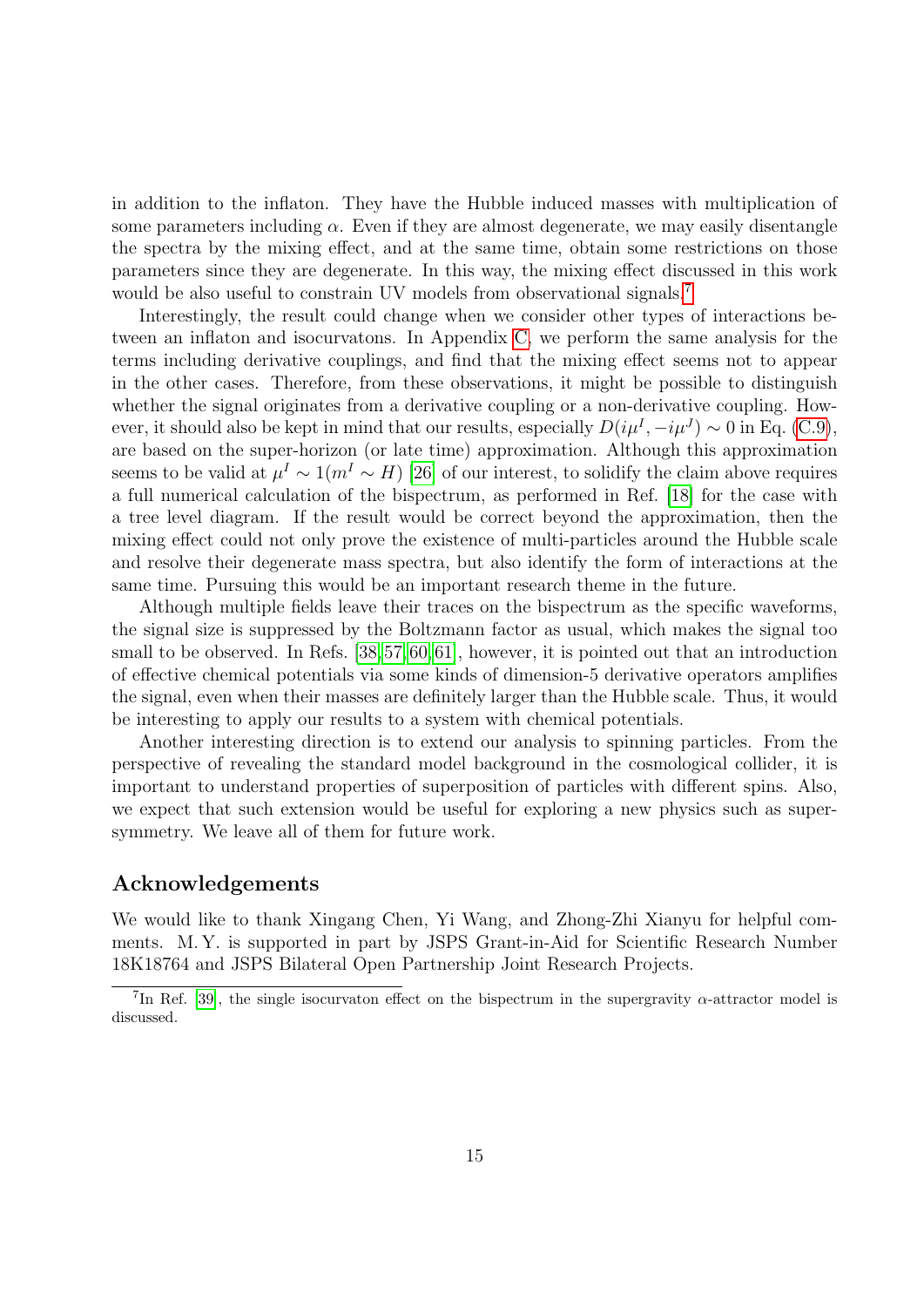### <span id="page-16-0"></span>A Perturbation around inflationary background

Here we specify the action describing the fluctuation around the inflationary background.

First of all, we decompose the four-dimensional metric by Arnowitt-Deser-Misner (ADM) decomposition [\[66\]](#page-29-5),

$$
g_{\mu\nu} = \begin{pmatrix} -N^2 + N^i N_i & N_i \\ N_j & h_{ij} \end{pmatrix}, \quad g^{\mu\nu} = \begin{pmatrix} -\frac{1}{N^2} & \frac{N^i}{N^2} \\ \frac{N^j}{N^2} & h^{ij} - \frac{N^i N^j}{N^2} \end{pmatrix},
$$
(A.1)

where N,  $N^i$ , and  $h_{ij}$  are lapse, shift vector, and induced metric on constant-t hypersurface, respectively. The three-dimensional index i is raised/lowered by  $h_{ij}$  and its inverse,  $h^{ij}$ .

Then, the fields and the metric are expanded as

$$
\phi = \phi_0(t) + \delta\phi, \quad \sigma^I = 0 + \delta\sigma^I,\tag{A.2}
$$

$$
N = 1 + \alpha, \quad N_i = \partial_i \beta, \quad h_{ij} = a^2 \delta_{ij}, \tag{A.3}
$$

where we employed the so-called flat gauge (see Ref. [\[67\]](#page-29-6) for review), and omitted the vectorand tensor-perturbations. We use  $\sigma^I$  instead of  $\delta \sigma^I$  in the following.

#### <span id="page-16-1"></span>A.1 Free part

The free part (quadratic order expansion) of Eq. [\(2.1\)](#page-3-4) is given by

$$
S^{(2)} = \int d^4x a^3 \left[ -2Ha^{-2} \alpha \partial^2 \beta + (-3H^2 + \frac{1}{2}\dot{\phi}_0^2)\alpha^2 - a^{-2}\dot{\phi}_0 \partial_i \beta \partial_i \delta \phi + \frac{1}{2}(\delta \dot{\phi})^2 - \dot{\phi}_0 \alpha \delta \dot{\phi} - \frac{1}{2}a^{-2} (\partial \delta \phi)^2 - \frac{1}{2}V_{\phi\phi}(\delta \phi)^2 - V_{\phi} \alpha \delta \phi + \frac{1}{2}(\dot{\sigma}^I)^2 - \frac{1}{2}a^{-2} (\partial \sigma^I)^2 - \frac{1}{2}U_{IJ}\sigma^I \sigma^J \right],
$$
\n(A.4)

where  $\partial_i$  is a three-dimensional spatial derivative.

The E.O.Ms of  $\alpha$  and  $\beta$  give rise to the algebraic equations:

<span id="page-16-2"></span>
$$
\alpha_{(1)} = \frac{\dot{\phi}_0}{2H} \delta \phi,\tag{A.5}
$$

$$
\partial^2 \beta_{(1)} = -\frac{a^2}{2H} \left( 6H^2 \alpha_{(1)} + \dot{\phi}_0 \delta \dot{\phi} - \dot{\phi}_0^2 \alpha_{(1)} + V_\phi \delta \phi \right), \tag{A.6}
$$

where the subscript (1) explicitly denotes that they are the first order w.r.t.  $\delta\phi$ . By substituting them into Eq.  $(A.4)$ , we obtain Eq.  $(2.5)$ .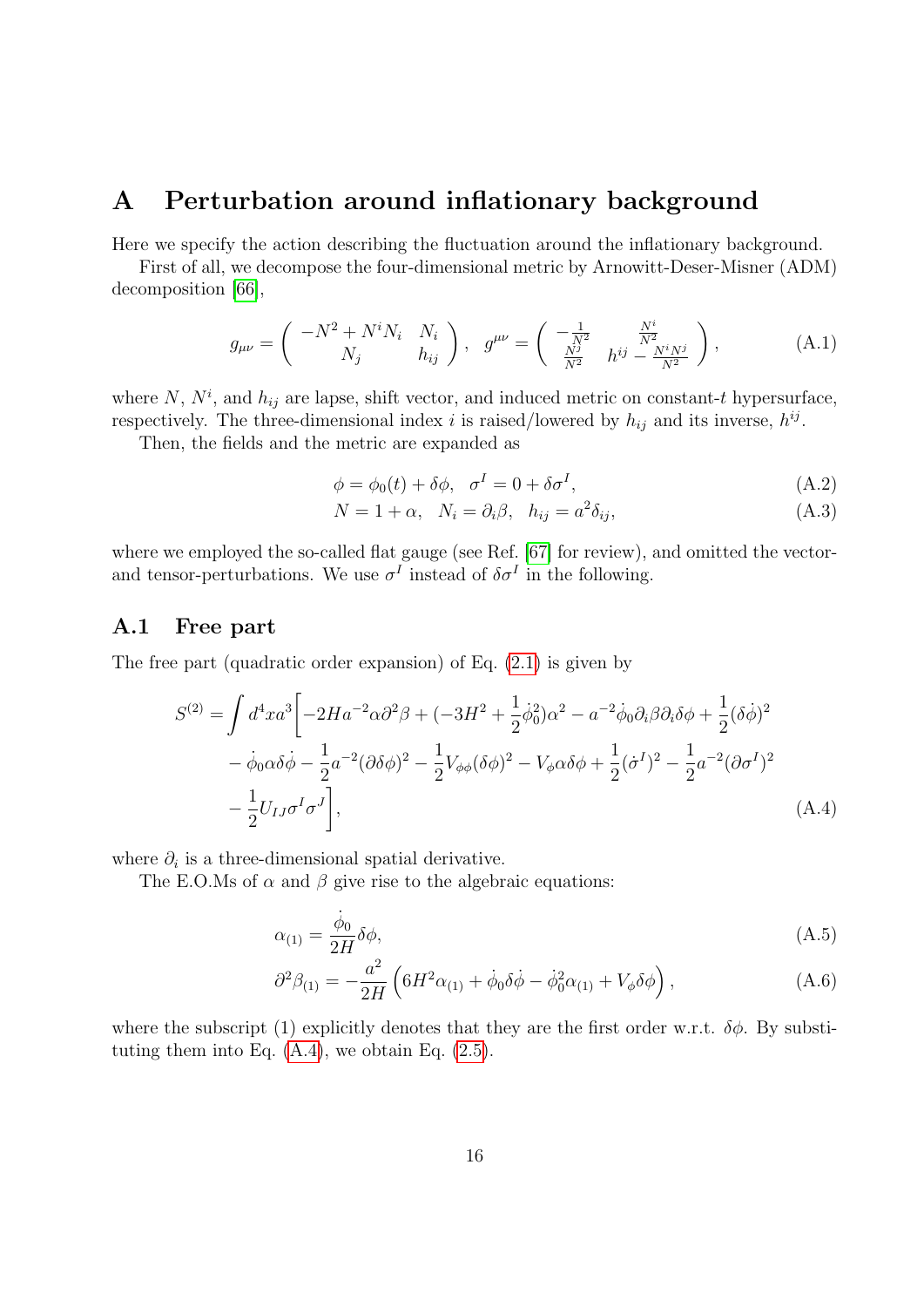#### <span id="page-17-0"></span>A.2 Interaction

Here we focus on three and four point vertices which arise from Eq.  $(2.14)$  or  $<sup>8</sup>$  $<sup>8</sup>$  $<sup>8</sup>$ </sup>

<span id="page-17-3"></span><span id="page-17-2"></span>
$$
S_{\rm int}(\phi,\sigma) = -\int d^4x \sqrt{-g} f(\phi, X) g_{IJ} \sigma^I \sigma^J.
$$
 (A.7)

Now we expand Eq. [\(A.7\)](#page-17-2) up to quartic order of perturbations and obtain,

$$
\mathcal{L}_{int} = -g_{IJ}\sigma^I \sigma^J a^3 \left[ f_0 + f_\phi \delta \phi - 2f_X \dot{\phi}_0 \delta \dot{\phi} + 2f_X \dot{\phi}_0^2 \alpha + f_0 \alpha \right. \n+ \frac{1}{2} f_{\phi\phi} (\delta \phi)^2 + (-f_X + 2f_{XX} \dot{\phi}_0^2)(\delta \dot{\phi})^2 + (2f_X \dot{\phi}_0 - 2f_{XX} \dot{\phi}_0^3) \alpha \delta \dot{\phi} \n+ (-f_X \dot{\phi}_0^2 + 2f_{XX} \dot{\phi}_0^4) \alpha^2 + 2f_X a^{-2} \dot{\phi}_0 \partial_i \delta \phi \partial_i \beta + f_X a^{-2} (\partial \delta \phi)^2 \n- 2f_{\phi X} \dot{\phi}_0 \delta \phi \delta \dot{\phi} + (f_\phi + 2f_{\phi X} \dot{\phi}_0^2) \alpha \delta \phi \right],
$$
\n(A.8)

where  $f_0 \equiv f(\phi_0, X_0)$  and the derivatives  $f_\phi, f_X, \cdots$  are evaluated at the background.

Then, we eliminate auxiliary fields  $\alpha$  and  $\beta$ . Note that when we discuss quartic order perturbations, we need to take into account the solution of  $\alpha$  and  $\beta$  up to the second order w.r.t. the perturbations,  $\delta\phi$  and  $\sigma^I$  [\[68\]](#page-29-7), which requires the cubic order expansion of the total action in addition to Eq. [\(A.8\)](#page-17-3). The expanded action other than Eq. [\(A.8\)](#page-17-3) is given by

$$
S^{(3)}|_{\text{without }S_{\text{int}}} = \int d^4 x a^3 \left[ \frac{1}{2} a^{-4} \alpha (\partial^2 \beta)^2 - \frac{1}{2} a^{-4} \alpha (\partial_i \partial_j \beta)^2 + 2Ha^{-2} \alpha^2 \partial^2 \beta \right. \\ + 3H^2 \alpha^3 - a^{-2} \delta \dot{\phi} \partial_i \beta \partial_i \delta \phi - a^{-2} \delta \dot{\sigma}^I \partial_i \beta \partial_i \delta \sigma^I + a^{-2} \dot{\phi}_0 \alpha \partial_i \beta \partial_i \delta \phi \right. \\ - \frac{1}{2} \alpha (\delta \dot{\phi})^2 - \frac{1}{2} \alpha (\dot{\sigma}^I)^2 + \dot{\phi}_0 \alpha^2 \delta \dot{\phi} - \frac{1}{2} (\dot{\phi}_0)^2 \alpha^3 - \frac{1}{2} a^{-2} \alpha (\partial \delta \phi)^2 \right. \\ - \frac{1}{2} a^{-2} \alpha (\partial \sigma^I)^2 - \frac{1}{6} V_{\phi \phi \phi} (\delta \phi)^3 - \frac{1}{2} V_{\phi \phi} \alpha (\delta \phi)^2 - \frac{1}{6} U_{IJK} \sigma^I \sigma^J \sigma^K \right. \\ - \frac{1}{2} U_{IJ} \alpha \sigma^I \sigma^J \right]. \tag{A.9}
$$

In the following, we assume a slow-roll inflation scenario, and extract terms up to  $O($ √  $\widehat{\epsilon})$ where  $\epsilon \equiv -\dot{H}/H^2 = \dot{\phi}_0^2/2H^2 \ll 1$  is a slow-roll parameter. Moreover, we focus on  $\delta\phi$ - $\sigma^2$  and  $\delta\phi^2$ - $\sigma^2$  type interactions. Then, the relevant parts of the solutions for  $\alpha = \alpha_{(1)} + \alpha_{(2)} + \cdots$ are given by

$$
\alpha_{(1)} = \frac{\dot{\phi}_0}{2H} \delta \phi,\tag{A.10}
$$

$$
\partial^2 \alpha_{(2)} = \frac{1}{2H} \partial_i \left( \partial_i \delta \phi \delta \dot{\phi} \right) + \cdots, \qquad (A.11)
$$

<span id="page-17-1"></span><sup>&</sup>lt;sup>8</sup>The other sectors than  $S_{\text{int}}$  also produce these vertices, but we focus on the terms originating from  $S_{\text{int}}$ in this paper.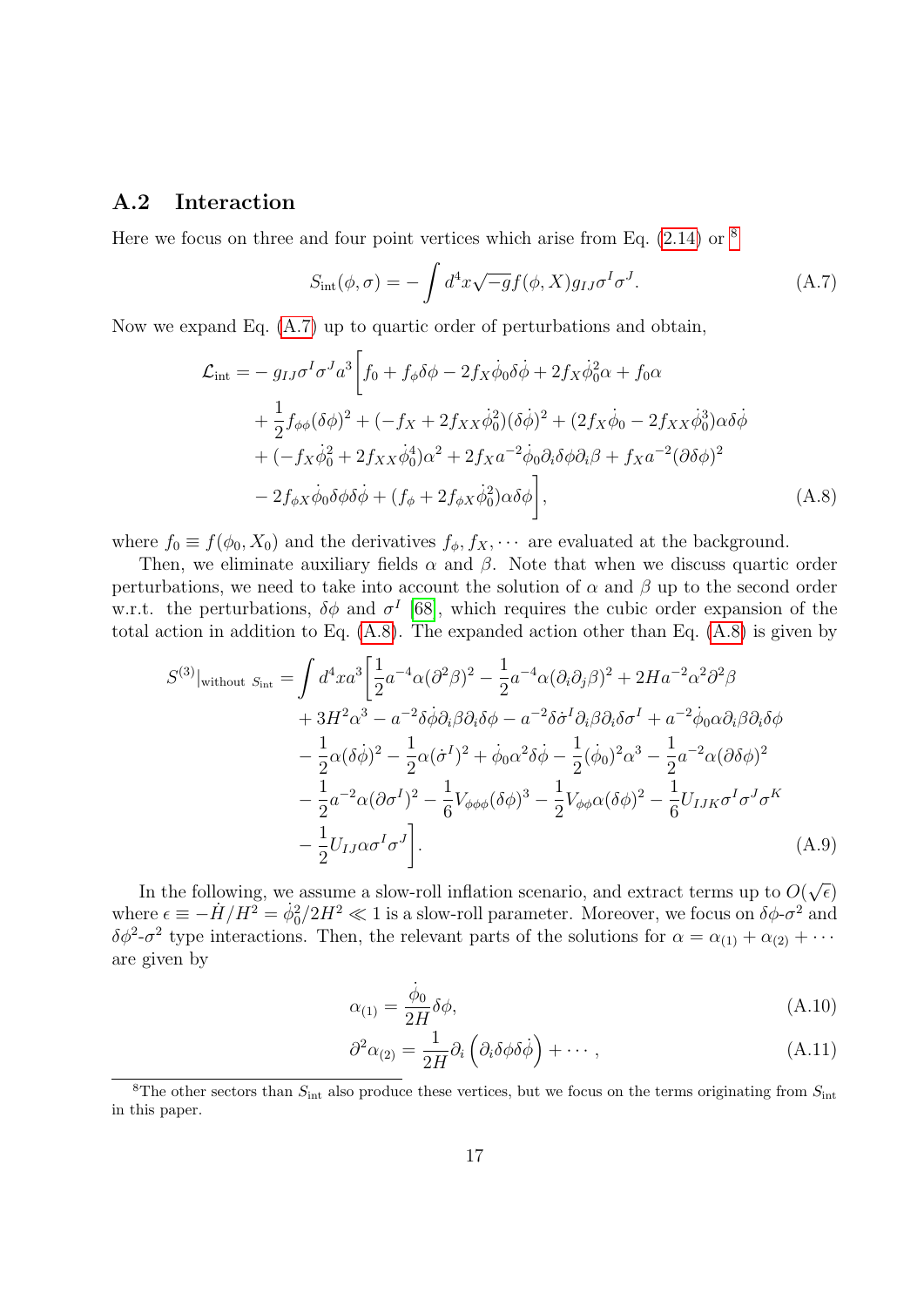where  $\alpha_{(n)}$  are the *n*-th order solutions.<sup>[9](#page-18-1)</sup> The ellipsis in the solutions denotes the terms containing  $\sigma^I$  and higher order of  $\epsilon$  (see Refs. [\[69,](#page-29-8)70] for the complete expression).

By inserting the solutions into Eq. [\(A.8\)](#page-17-3), we find

<span id="page-18-3"></span>
$$
\mathcal{L}_{int} = -g_{IJ}\sigma^I \sigma^J a^3 \left[ f_0 + \left( f_\phi + f_0 \frac{\dot{\phi}_0}{2H} \right) \delta \phi - 2f_X \dot{\phi}_0 \delta \dot{\phi} \right] \n+ \frac{1}{2} \left( f_{\phi\phi} + f_\phi \frac{\dot{\phi}_0}{H} \right) (\delta \phi)^2 + f_X g_0^{\mu\nu} \partial_\mu \delta \phi \partial_\nu \delta \phi + \frac{f_0}{2H} \partial^{-2} \partial_i (\partial_i \delta \phi \delta \dot{\phi}) \n- 2f_{\phi X} \dot{\phi}_0 \delta \phi \delta \dot{\phi} \right] + \cdots ,
$$
\n(A.12)

where  $g_0^{\mu\nu} = \text{diag}(-1, a^{-2}, a^{-2}, a^{-2})$ , and the ellipsis denotes irrelevant and subdominant terms for our discussion. While the first term contributes to the free part [\(A.4\)](#page-16-2), the discussion remains unchanged by replacing  $U_{IJ} \rightarrow U_{IJ} + 2g_{IJ}f_0$ .

### <span id="page-18-0"></span>B Derivation of bispectrum

In this section, we derive Eq.  $(3.1)$  (see Ref. [\[26\]](#page-26-1) for more detail).

First, applying the Schwinger-Keldysh formalism [\[71\]](#page-29-10) to the system with the interac-tions [\(2.17\)](#page-5-2) and [\(2.18\)](#page-5-3), we obtain the 1-loop correction on the bispectrum from  $\sigma^I$  as

$$
\langle \delta \phi_{\mathbf{k}_1} \delta \phi_{\mathbf{k}_2} \delta \phi_{\mathbf{k}_3} \rangle'
$$
  
=  $-\frac{c_3 c_4}{H^2} \frac{1}{4(k_1 k_2 k_3)^3} \sum_{I,J} g_{IJ} \tilde{g}_{IJ} \int_{-\infty}^0 \frac{d\tau_1}{\tau_1^4} \int_{-\infty}^0 \frac{d\tau_2}{\tau_2^4}$   
 $\times \sum_{a,b=\pm} (ab)e^{iak_3\tau_1 + ib(k_1+k_2)\tau_2} (1 - iak_3\tau_1)(1 - ibk_2\tau_2)(1 - ibk_1\tau_2)$   
 $\times \int \frac{d^3 \mathbf{k}}{(2\pi)^3} G_{ab}^I(k; \tau_1, \tau_2) G_{ab}^J(|\mathbf{k}_3 + \mathbf{k}|; \tau_1, \tau_2) + 5 \text{ permutations of } \mathbf{k}_1, \mathbf{k}_2 \text{ and } \mathbf{k}_3,$  (B.1)

where the indices  $(a, b)$  take either +1 or  $-1$  according to the + and  $-$  contours in Schwinger-Keldysh formalism. The propagator  $G_{ab}^I$  of  $\sigma^I$  is explicitly given by

<span id="page-18-2"></span>
$$
G_{-+}^{I}(k; \tau_1, \tau_2) = v_k^{I}(\tau_1)v_k^{I*}(\tau_2), \tag{B.2}
$$

$$
G_{++}^I(k; \tau_1, \tau_2) = \theta(\tau_1 - \tau_2)G_{-+}^I(k; \tau_1, \tau_2) + \theta(\tau_2 - \tau_1)G_{+-}^I(k; \tau_1, \tau_2), \tag{B.3}
$$

and,  $G_{+-}^I(k; \tau_1, \tau_2) = (G_{-+}^I(k; \tau_1, \tau_2))^*$  and  $G_{--}^I(k; \tau_1, \tau_2) = (G_{++}^I(k; \tau_1, \tau_2))^*$ .  $\theta(\tau)$  denotes a unit step function.

<span id="page-18-1"></span><sup>&</sup>lt;sup>9</sup>We do not need the solution  $\beta_{(n)}$  under the slow-roll approximation up to  $\sqrt{\epsilon}$ .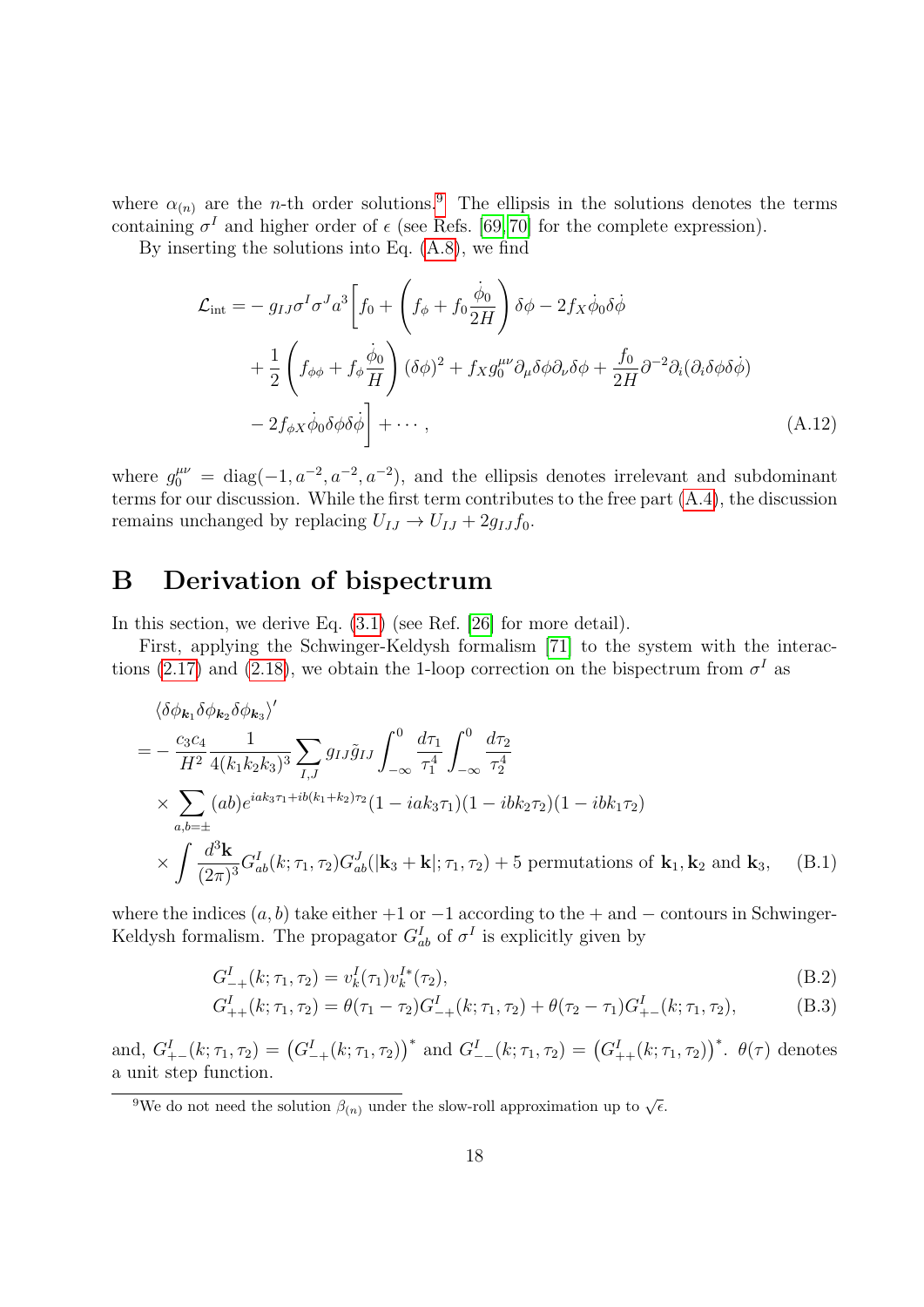In the following, we focus on the two terms including  $\mathbf{k}_3$  in the loop integral in Eq. [\(B.1\)](#page-18-2), which correspond to the diagram, Fig. [1,](#page-5-4) since they produce an oscillating behavior in the squeezed limit  $(k_1 \sim k_2 \gg k_3)$ . By using

$$
G_{ab}^I(x_1, x_2) = \int \frac{d^3 \mathbf{k}}{(2\pi)^3} G_{ab}^I(k; \tau_1, \tau_2) e^{-i\mathbf{k} \cdot \mathbf{X}}, \tag{B.4}
$$

with  $X \equiv x_1 - x_2$ , we can rewrite the loop integral as

Loop 
$$
\left( \equiv \int \frac{d^3 \mathbf{k}}{(2\pi)^3} G_{ab}^I(k; \tau_1, \tau_2) G_{ab}^J(|\mathbf{k}_3 + \mathbf{k}|; \tau_1, \tau_2) \right) = \int d^3 \mathbf{X} G_{ab}^I(x_1, x_2) G_{ab}^J(x_1, x_2) e^{-i \mathbf{k}_3 \cdot \mathbf{X}}.
$$
\n(B.5)

It is difficult to perform the integration, but analytic expression can be obtained by approximating the propagators in the super-horizon limit,  $|k\tau_1|, |k\tau_2| \leq 1$ , [\[26\]](#page-26-1). Under this approximation,  $G_{ab}^I$  produce the same result independently of the  $a, b$  indices,

$$
G_{ab}^I(x_1, x_2) \simeq \frac{H^2}{4\pi^{5/2}} \bigg[ X^{-3+2\nu^I} (\tau_1 \tau_2)^{\frac{3}{2}-\nu^I} \Gamma(\nu^I) \Gamma(\frac{3}{2}-\nu^I) + (\nu^I \to -\nu^I) \bigg], \tag{B.6}
$$

and we obtain

<span id="page-19-0"></span>
$$
\text{Loop} \simeq \frac{H^4}{4\pi^4} \bigg[ (k_3)^{3-2(\nu^I + \nu^J)} (\tau_1 \tau_2)^{3-(\nu^I + \nu^J)} I(\nu^I, \nu^J) + (\nu^I \to \nu^I, \nu^J \to -\nu^J) + (\nu^I \to -\nu^I, \nu^J \to -\nu^J) \bigg],\tag{B.7}
$$

where

$$
I(\nu^{I}, \nu^{J}) \equiv \Gamma(\nu^{I})\Gamma(\nu^{J})\Gamma(\frac{3}{2} - \nu^{I})\Gamma(\frac{3}{2} + \nu^{I})\Gamma(-4 + 2(\nu^{I} + \nu^{J}))\sin(\pi(\nu^{I} + \nu^{J})).
$$
 (B.8)

Finally, by performing the time integration  $\tau_1$  and  $\tau_2$ , we obtain the following approximated expression,

$$
\begin{split}\n&\langle \delta \phi_{\mathbf{k}_{1}} \delta \phi_{\mathbf{k}_{2}} \delta \phi_{\mathbf{k}_{3}} \rangle' \\
&\simeq \frac{H^{2} c_{3} c_{4}}{2\pi^{4}} \sum_{I,J} g_{IJ} \tilde{g}_{IJ} \frac{1}{(k_{1} k_{2})^{3}} \bigg\{ k_{3}^{-(\nu^{I} + \nu^{J})} (k_{1} + k_{2})^{\nu^{I} + \nu^{J}} \\
&\times I(\nu^{I}, \nu^{J}) \Gamma^{2} (-\nu^{I} - \nu^{J}) \sin^{2} (\frac{\pi}{2} (\nu^{I} + \nu^{J})) (1 - \nu^{I} - \nu^{J})^{2} \left( 1 - \frac{k_{1} k_{2}}{(k_{1} + k_{2})^{2}} (\nu^{I} + \nu^{J}) \right) \\
&\quad + (\nu^{I} \to \nu^{I}, \nu^{J} \to -\nu^{J}) + (\nu^{I} \to -\nu^{I}, \nu^{J} \to \nu^{J}) + (\nu^{I} \to -\nu^{I}, \nu^{J} \to -\nu^{J}) \bigg\},\n\end{split} \tag{B.9}
$$

which leads to Eq. [\(3.1\)](#page-6-2) in the squeezed limit,  $k_3 \ll k_1 \sim k_2$ .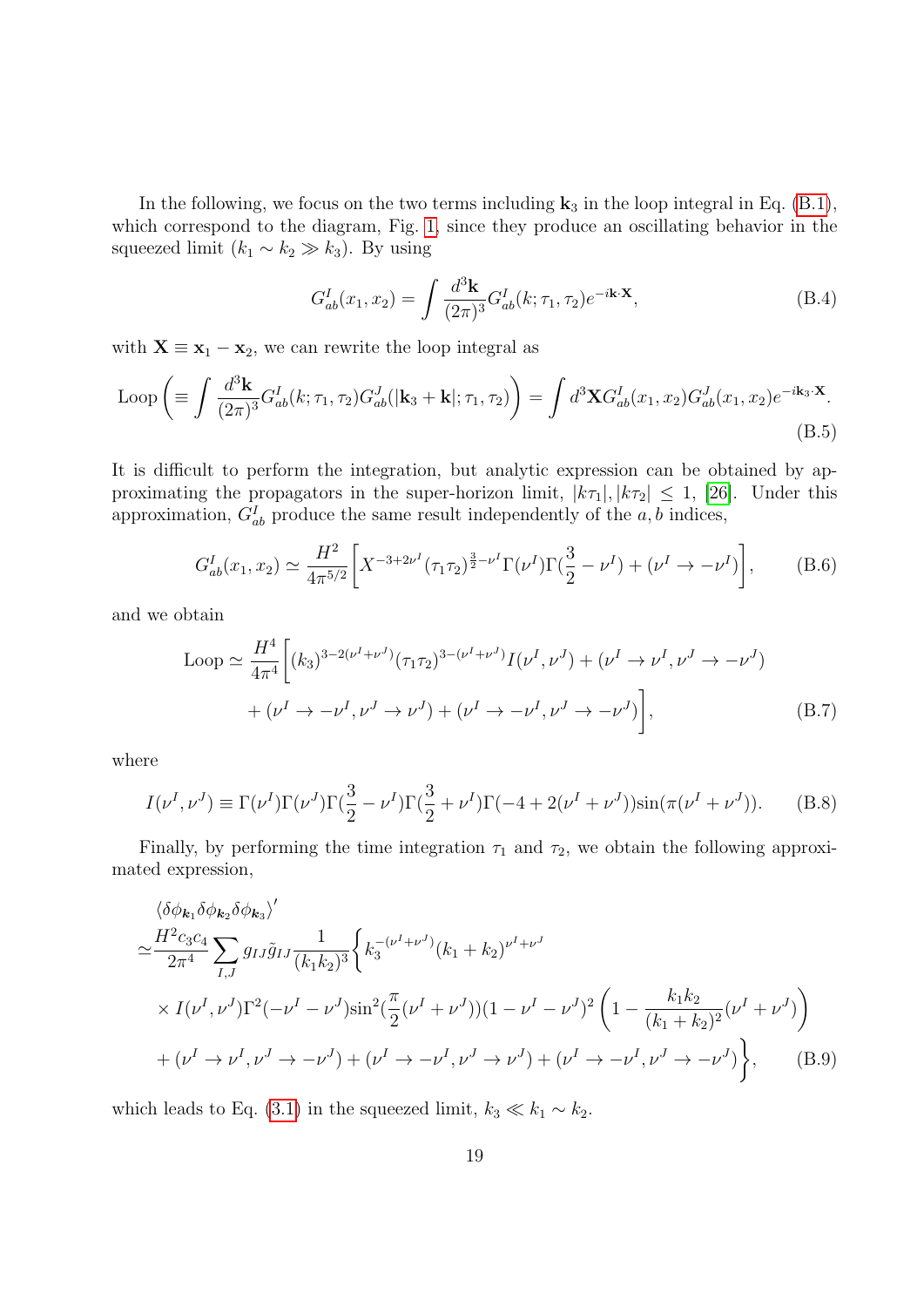## <span id="page-20-0"></span>C Other interactions

Here we discuss other type of vertices constructed from Eq.  $(A.12)$ . Practically, a case where the inflaton respects the shift symmetry,  $\phi \to \phi+c$  with  $c \in \mathbb{R}$ , is another important example. In this case, only the two terms proportional to  $f_X$  in Eq. [\(A.12\)](#page-18-3) survive, which are written here again:

$$
\mathcal{L}_{int}^{3} = 2a^{3} f_{X} \dot{\phi}_{0} \delta \dot{\phi} g_{IJ} \sigma^{I} \sigma^{J}, \qquad (C.1)
$$

$$
\mathcal{L}^4_{\text{int}} = -a^3 f_X (\partial_\mu \delta \phi)^2 g_{IJ} \sigma^I \sigma^J,\tag{C.2}
$$

with  $(\partial_{\mu}\delta\phi)^{2} = g_0^{\mu\nu}\partial_{\mu}\delta\phi\partial_{\nu}\delta\phi$ . In the same way as the main text, we parametrize them as

<span id="page-20-2"></span><span id="page-20-1"></span>
$$
\mathcal{L}_{int}^{3} = a^{3} d_{3} \delta \dot{\phi} g_{IJ} \sigma^{I} \sigma^{J}, \qquad (C.3)
$$

$$
\mathcal{L}^4_{\text{int}} = a^3 d_4 (\partial_\mu \delta \phi)^2 \tilde{g}_{IJ} \sigma^I \sigma^J,\tag{C.4}
$$

where  $d_3$  and  $d_4$  are two independent parameters, and  $\tilde{g}_{IJ}$  can be different from  $g_{IJ}$  in general. Note that  $d_3$  and  $d_4H^2$  are dimensionless.

The interactions [\(C.3\)](#page-20-1) and [\(C.4\)](#page-20-2) produce a similar diagram to Fig. [1](#page-5-4) but the vertices are replaced accordingly. We can evaluate the relevant parts of the bispectrum as

$$
\langle \delta \phi_{\mathbf{k}_{1}} \delta \phi_{\mathbf{k}_{2}} \delta \phi_{\mathbf{k}_{3}} \rangle'
$$
  
=  $- H d_{3} d_{4} \frac{k_{3}^{2}}{2(k_{1} k_{2} k_{3})^{3}} \sum_{I,J} g_{IJ} \tilde{g}_{IJ} \int_{-\infty}^{0} \frac{d\tau_{1}}{\tau_{1}^{2}} \int_{-\infty}^{0} \frac{d\tau_{2}}{\tau_{2}^{2}}$   
 $\times \sum_{a,b=\pm} (ab)e^{iak_{3}\tau_{1}+ib(k_{1}+k_{2})\tau_{2}} (k_{1}^{2} k_{2}^{2} \tau_{2}^{2} + \mathbf{k}_{1} \cdot \mathbf{k}_{2} (1 - ibk_{1}\tau_{2}) (1 - ibk_{2}\tau_{2}))$   
 $\times \int \frac{d^{3} \mathbf{k}}{(2\pi)^{3}} G_{ab}^{I}(k; \tau_{1}, \tau_{2}) G_{ab}^{J}(|\mathbf{k}_{3} + \mathbf{k}|; \tau_{1}, \tau_{2}).$  (C.5)

After repeating the same procedure as in Appendix [B,](#page-18-0) we obtain

$$
\langle \delta \phi_{\mathbf{k}_1} \delta \phi_{\mathbf{k}_2} \delta \phi_{\mathbf{k}_3} \rangle'
$$
  
=  $\frac{H^5 d_3 d_4}{4\pi^4} \sum_{I,J} g_{IJ} \tilde{g}_{IJ} \frac{1}{k_1^6} \Bigg\{ D(\nu^I, \nu^J) \left( \frac{k_3}{2k_1} \right)^{-(\nu^I + \nu^J)} + (\nu^I \to \nu^I, \nu^J \to -\nu^J) + (\nu^I \to -\nu^I, \nu^J \to -\nu^J) \Bigg\},$  (C.6)

where

$$
D(\nu^{I}, \nu^{J}) = (3 - \nu^{I} - \nu^{J})\Gamma^{2}(2 - \nu^{I} - \nu^{J})\Gamma(\nu^{I})\Gamma(\nu^{J})
$$
  
 
$$
\times \Gamma(\frac{3}{2} - \nu^{I})\Gamma(\frac{3}{2} - \nu^{J})\Gamma(-4 + 2(\nu^{I} + \nu^{J}))
$$
  
 
$$
\times \cos(\frac{\pi}{2}(\nu^{I} + \nu^{J}))\sin^{3}(\frac{\pi}{2}(\nu^{I} + \nu^{J})).
$$
 (C.7)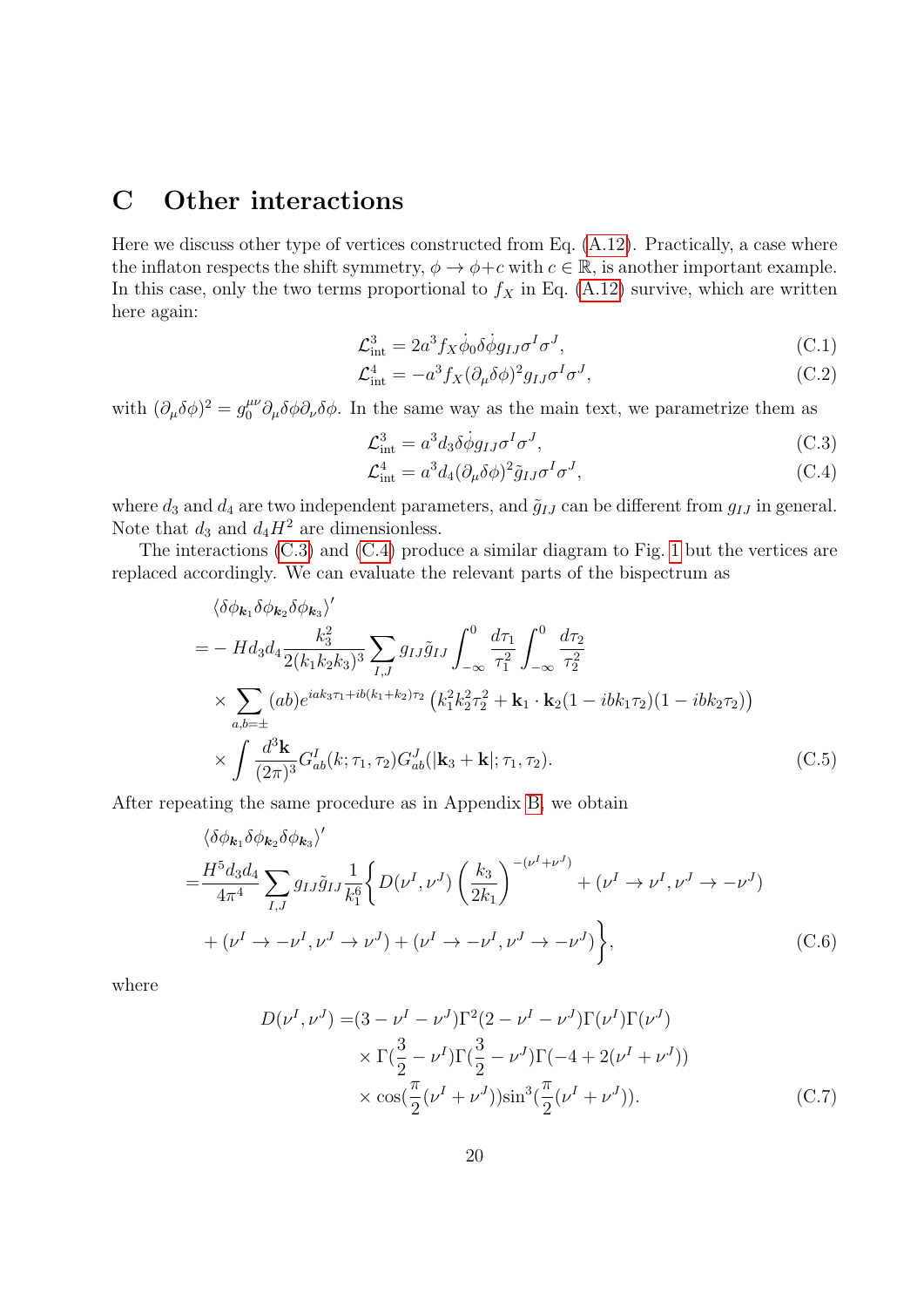The shape function in this case is given by

$$
S = -\frac{d_3}{2P_{\zeta}^{1/2}\pi^5} (d_4 H^2) \sum_{I,J} g_{IJ} \tilde{g}_{IJ} \left\{ D(\nu^I, \nu^J) \left( \frac{k_3}{2k_1} \right)^{2-(\nu^I + \nu^J)} + (\nu^I \to \nu^I, \nu^J \to -\nu^J) + (\nu^I \to -\nu^I, \nu^J \to -\nu^J) \right\}.
$$
 (C.8)

Let us see whether the mixing effect occurs or not in this situation. In the degenerate limit  $\nu^I \equiv i\mu^I \sim \nu^J \equiv i\mu^J$ , we have

<span id="page-21-0"></span>
$$
D(i\mu^I, -i\mu^J) \sim 0,\tag{C.9}
$$

while

$$
|D(i\mu^I, i\mu^J)| \sim \frac{\pi^{7/2}}{2^5 \sqrt{2}} \mu^{1/2} e^{-2\pi\mu},\tag{C.10}
$$

where we have set  $\mu^I \sim \mu^J = \mu \gg 1$ . Obviously, these features are in contrast to those of Eqs. [\(4.7\)](#page-8-5) and [\(4.8\)](#page-8-4) in the non-derivative coupling case, where  $|C(i\mu^I, -i\mu^J)| \gg |C(i\mu^I, i\mu^J)|$ holds in this limit. Remember that the mixing effect appears because  $C(i\mu^I, -i\mu^J)$  dominates over the k-dependent part of the signal. On the other hand,  $D(i\mu^I, -i\mu^J)$  never dominates the waveform in the degenerate limit, and therefore, we conclude that such behavior does not arise in this case.

This result can be applied to the other remaining cases, which can be made from Eq.  $(A.12)$ . There, we have 2  $(4)$  types of three (four) point vertices, which totally gives 8 combinations as  $\mathcal{L}^3_{int} + \mathcal{L}^4_{int}$ . We found that, in any other combination except for Eqs. [\(2.17\)](#page-5-2) and [\(2.18\)](#page-5-3) (the combination discussed in the main text), the terms corresponding to  $D(i\mu^I, -i\mu^J)$ behave as Eq. [\(C.9\)](#page-21-0) in the degenerate mass limit, and thus there is no mixing effect. Although we do not perform the detailed analysis for the other cases, the statement above can be technically understood as follows. First, note that the loop contribution is common for all cases, given in Eq. [\(B.7\)](#page-19-0), and the difference essentially comes from the number of time derivative on the inflaton fluctuation  $\delta\phi$ . Thus, it is reasonable to parametrize the interactions as

$$
\mathcal{L}_{\text{int}}^3 = a^3 \delta \phi^{(n)} g_{IJ} \sigma^I \sigma^J,\tag{C.11}
$$

<span id="page-21-1"></span>
$$
\mathcal{L}^4_{\text{int}} = a^3 \delta \phi^{(m)} \delta \phi^{(\ell)} \tilde{g}_{IJ} \sigma^I \sigma^J,\tag{C.12}
$$

where (n) on  $\delta\phi$  denotes its n-th time derivative. By extracting the parts with  $\tau_{1,2}$  dependence in the bispectrum, its rough structure is summarized as

$$
\int_{-\infty}^{0} d\tau_{1} \int_{-\infty}^{0} d\tau_{2} \sum_{a,b=\pm} (ab)\tau_{1}^{-4+n} \tau_{2}^{-4+m+\ell} (\tau_{1}\tau_{2})^{3-\nu^{I}-\nu^{J}} \frac{\partial^{n}}{\partial \tau_{1}^{n}} u_{k_{3}}^{(a)}(\tau_{1}) \frac{\partial^{m}}{\partial \tau_{2}^{m}} u_{k_{1}}^{(b)}(\tau_{2}) \frac{\partial^{\ell}}{\partial \tau_{2}^{\ell}} u_{k_{2}}^{(b)}(\tau_{2})
$$
  
+  $(\nu^{I} \to \nu^{I}, \nu^{J} \to -\nu^{J}) + (\nu^{I} \to -\nu^{I}, \nu^{J} \to \nu^{J}) + (\nu^{I} \to -\nu^{I}, \nu^{J} \to -\nu^{J}),$  (C.13)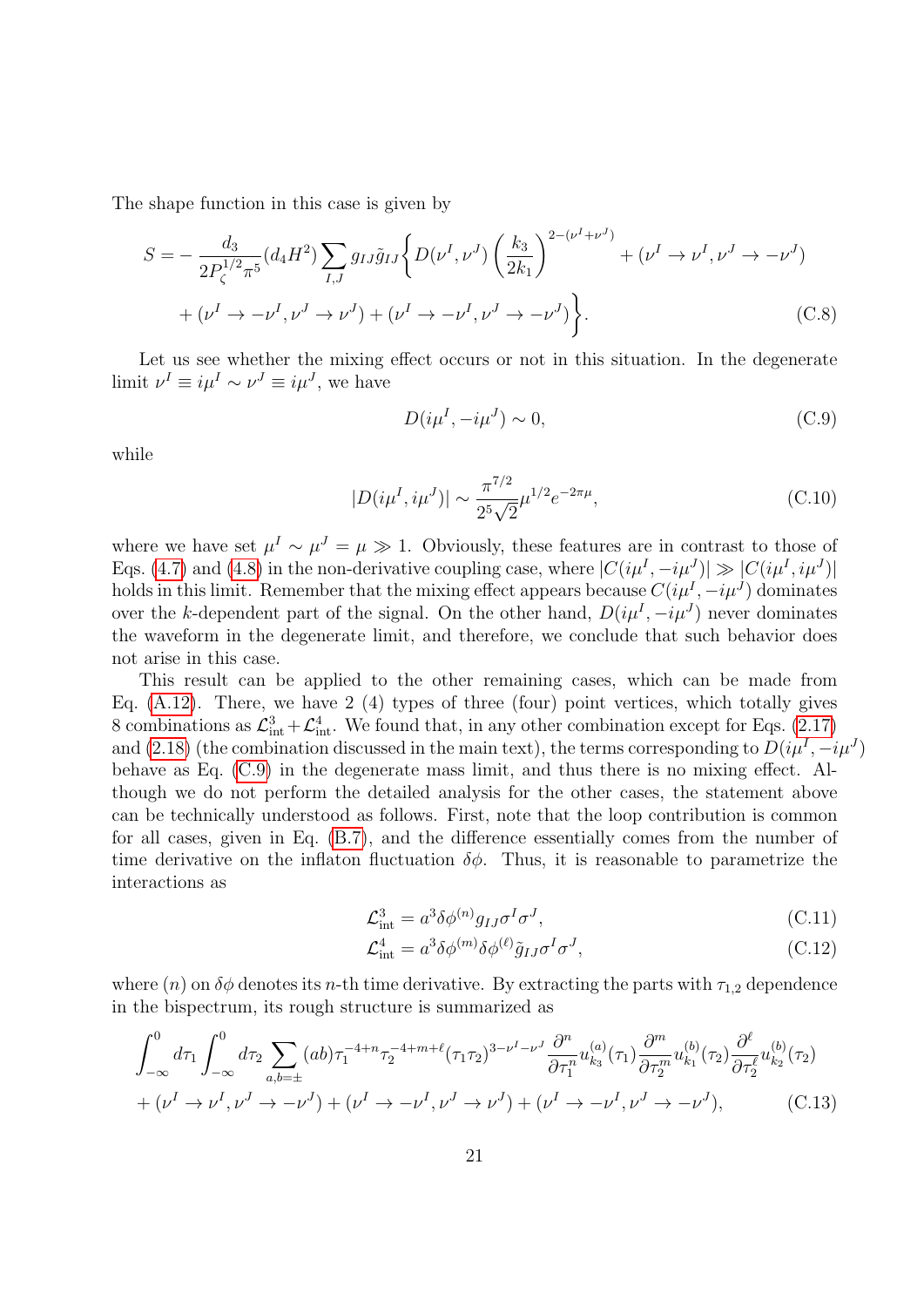where  $u_k^{(a)}$  $u_k^{(a)}(\tau) \equiv (1 - iak\tau)e^{iak\tau}$ , i.e.,  $u^{(-)} = u$  and  $u^{(+)} = u^*$ . The factors  $-4 + n$  and where  $a_k$  (*i*) = (1 -  $i a_{k,l}$ )e come from the measure  $\sqrt{-g} = a^3$  and the coordinate  $-4 + m + \ell$  in the power of  $\tau_{1,2}$  come from the measure  $\sqrt{-g} = a^3$  and the coordinate transformation  $dt = a d\tau$  with  $a = -1/H\tau$ . The factor  $3 - \nu^I - \nu^J$  is originated from the loop integral (see Eq. [\(B.7\)](#page-19-0)). Finally, the derivative of the mode function is given explicitly by

$$
\frac{\partial^n}{\partial \tau^n} u_k^{(a)}(\tau) = -e^{i\frac{\pi}{2}n} (ak)^n (n-1 + iak\tau) e^{iak\tau}.
$$
 (C.14)

Inserting this expression into Eq. [\(C.13\)](#page-21-1), and integrating it over  $\tau_1$  and  $\tau_2$ , we find that the second and the third terms in Eq. [\(C.13\)](#page-21-1) are proportional to

$$
\Gamma(n \mp \nu^I \pm \nu^J)\Gamma(m + \ell \mp \nu^I \pm \nu^J)\sin^2\frac{\pi}{2}(\pm \nu^I \mp \nu^J),\tag{C.15}
$$

which contributes to  $C(\pm\nu^I, \mp\nu^J)$  or  $D(\pm\nu^I, \mp\nu^J)$  (the double sign applies in the same order as written). Then, one can find that these factors vanish in the degenerate mass limit  $\nu^I \sim \nu^J$ unless  $n = m = \ell = 0$ , which corresponds to the non-derivative vertices discussed in the main text. Therefore, we conclude that the mixing effect (signal with a large wavelength in the degenerate mass limit) is specific to the non-derivative interactions under the super-horizon approximation.

## <span id="page-22-0"></span>D Supplementary discussion

By changing the field basis, here we discuss

- [\(D.1\)](#page-22-1) how the hierarchical structure in  $g_{IJ}$  for the non-trivial superposition could be originated,
- [\(D.2\)](#page-23-0) how the mixing effect can be interpreted in an interaction-diagonalized basis.

#### <span id="page-22-1"></span>D.1 Hierarchical structure in  $q_{IJ}$  from mass mixing

In the main text, we find that a non-trivial superposition can appear when there exists a hierarchical structure in the coupling constant  $g_{IJ}$  (see Fig. [3\)](#page-11-1). There, we took  $U_{IJ}$  as diagonal from the beginning, and assumed some hierarchies in  $q_{IJ}$ . Here we show that such hierarchy can be effectively realized from a mass mixing of the isocurvatons in  $U_{IJ}$ . Again, we focus on the case with  $n = 2$ .

The mass matrix  $U_{IJ}$  includes an off diagonal element  $U_{12}$  in general. Then, we can diagonalize  $U_{IJ}$  as

$$
U_{IJ}\sigma^I\sigma^J = \sum_{I=1,2} M_I^2 (\tilde{\sigma}^I)^2,
$$
\n(D.1)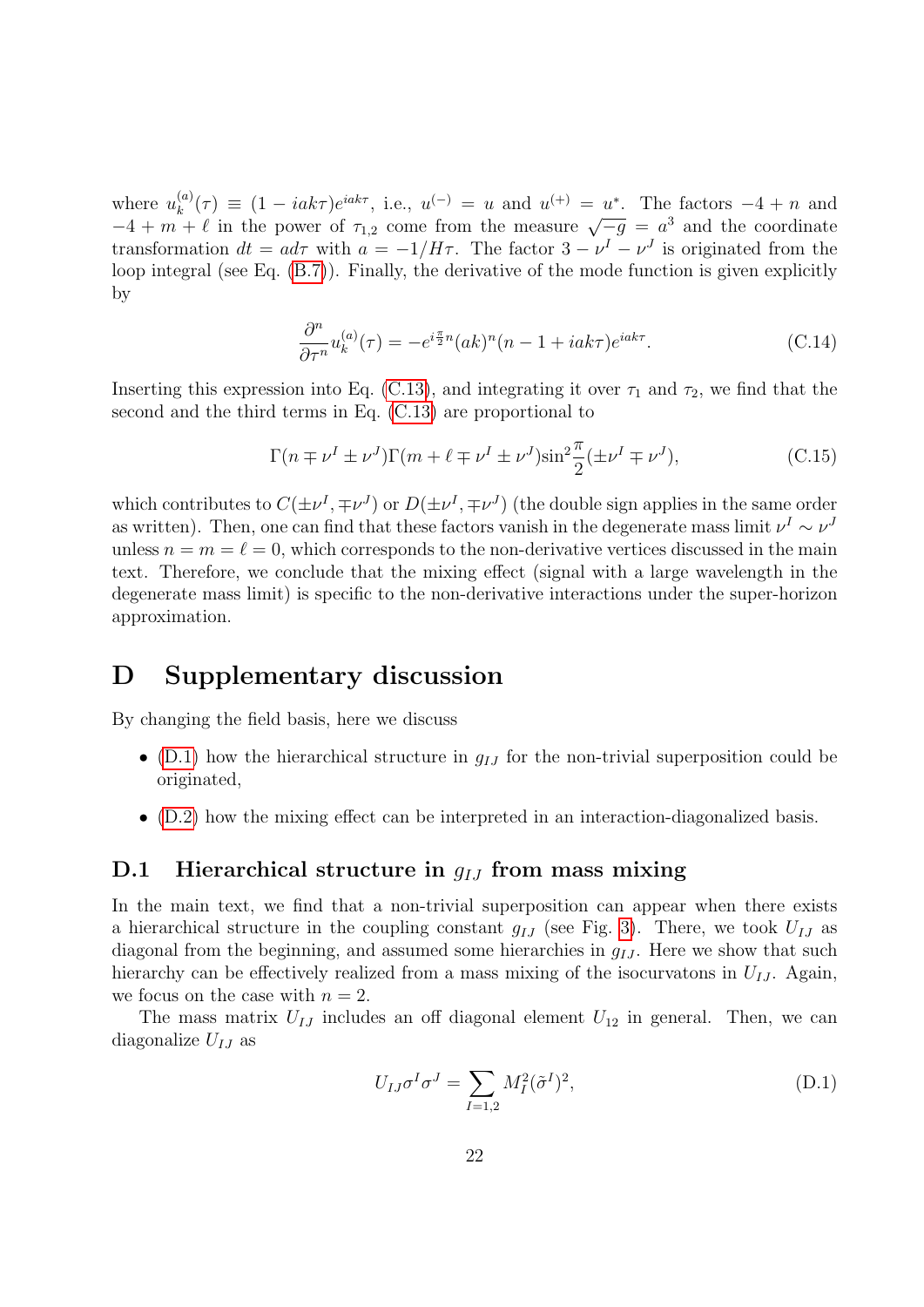where

$$
M_{1,2}^2 \equiv \frac{1}{2} \left( U_{11} + U_{22} \pm \sqrt{(U_{11} - U_{22})^2 + 4U_{12}^2} \right), \tag{D.2}
$$

and

$$
\begin{pmatrix} \tilde{\sigma}^1 \\ \tilde{\sigma}^2 \end{pmatrix} = \begin{pmatrix} \cos\theta & \sin\theta \\ -\sin\theta & \cos\theta \end{pmatrix} \begin{pmatrix} \sigma^1 \\ \sigma^2 \end{pmatrix} \text{ with } \tan 2\theta = \frac{2U_{12}}{U_{11} - U_{22}}.
$$
 (D.3)

In this new basis, one can rewrite the interaction as

$$
fg_{IJ}\sigma^I\sigma^J = f\tilde{g}_{IJ}\tilde{\sigma}^I\tilde{\sigma}^J,\tag{D.4}
$$

where

$$
\tilde{g}_{IJ} = \begin{pmatrix} g_{11} \cos^2 \theta + g_{22} \sin^2 \theta + g_{12} \sin 2\theta & \frac{1}{2} (g_{22} - g_{11}) \sin 2\theta + g_{12} \cos 2\theta \\ * & g_{11} \sin^2 \theta + g_{22} \cos^2 \theta - g_{12} \sin 2\theta \end{pmatrix}.
$$
 (D.5)

In particular, when  $g_{IJ} = g\mathbf{1}_{2\times2}$  for  $I = 1, 2$ , we obtain

$$
\tilde{g}_{IJ} = g \left( \begin{array}{ccc} 1 + \frac{2U_{12}}{\sqrt{(U_{11} - U_{22})^2 + 4U_{12}^2}} & \frac{U_{11} - U_{22}}{\sqrt{(U_{11} - U_{22})^2 + 4U_{12}^2}} \\ * & 1 - \frac{2U_{12}}{\sqrt{(U_{11} - U_{22})^2 + 4U_{12}^2}} \end{array} \right).
$$
 (D.6)

Therefore, even if the coupling constants  $q_{IJ}$  are the same order in the original basis, we could obtain a large hierarchy between the effective coupling constants  $\tilde{g}_{11}$  and  $\tilde{g}_{22}$ , when  $U_{11} \sim U_{22}$  and  $U_{12} \neq 0$ .

### <span id="page-23-0"></span>D.2 Interaction diagonalized basis

In section [4.3,](#page-11-0) we saw that the total waveform is governed by some terms in the mixing  $S_{12}$ with a wavelength  $1/|\mu^2 - \mu^1|$  (the inverse of the mass difference roughly), when the masses of the two isocurvatons are nearly degenerate, which play an important role to disentangle the spectra. Of course, this feature is specific to the multi isocurvatons model since the notion of the mass difference only exists in the case with  $n > 2$ . In this subsection, we show that the specific mode characterized by the mass difference cannot be mimicked by a single isocurvaton exchange from a different point of view. To do so, let us diagonalize the interactions  $fg_{IJ}\sigma^I\sigma^J$  with respect to  $\sigma^I$  this time, so that there is no mixing in the coupling constant in the new basis. Then, we obtain

<span id="page-23-1"></span>
$$
fg_{IJ}\sigma^I\sigma^J = \sum_{I=1,2} f\hat{g}_I(\hat{\sigma}^I)^2,
$$
\n(D.7)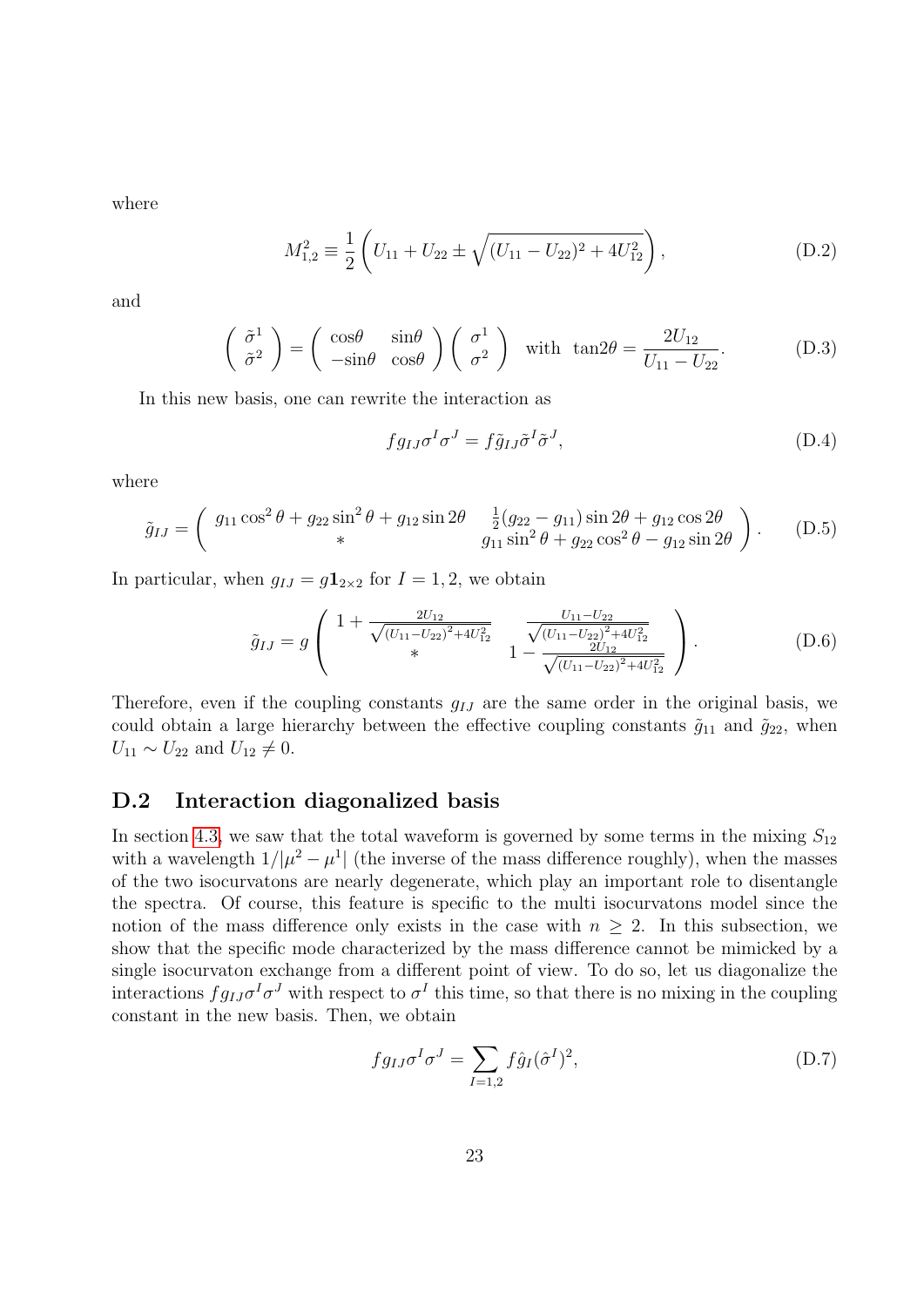where

$$
\hat{g}_I \equiv \frac{1}{2} \left( g_{11} + g_{22} \pm \sqrt{(g_{11} - g_{22})^2 + 4g_{12}^2} \right), \tag{D.8}
$$

and

$$
\begin{pmatrix} \hat{\sigma}^1 \\ \hat{\sigma}^2 \end{pmatrix} = \begin{pmatrix} \cos\varphi & \sin\varphi \\ -\sin\varphi & \cos\varphi \end{pmatrix} \begin{pmatrix} \sigma^1 \\ \sigma^2 \end{pmatrix} \text{ with } \tan 2\varphi = \frac{2g_{12}}{g_{11} - g_{22}}. \tag{D.9}
$$

Then, the original (diagonal) mass matrix  $U_{IJ}$  are changed as

<span id="page-24-1"></span>
$$
U_{IJ}\sigma^I\sigma^J = \hat{U}_{IJ}\hat{\sigma}^I\hat{\sigma}^J,\tag{D.10}
$$

where

$$
\hat{U}_{IJ} = \begin{pmatrix} U_{11} \cos^2 \varphi + U_{22} \sin^2 \varphi & \frac{1}{2} (U_{22} - U_{11}) \sin 2\varphi \\ * & U_{11} \sin^2 \varphi + U_{22} \cos^2 \varphi \end{pmatrix}.
$$
 (D.11)

Note that two isocurvatons  $\hat{\sigma}^I$  individually couple to inflaton by Eq. [\(D.7\)](#page-23-1) without a mixing term, but they rather have a mass mixing as shown in Eq. [\(D.11\)](#page-24-1). Since  $\sin 2\varphi \propto q_{12}$ , one can see that the mixing of  $g_{IJ}$  is now converted to that of  $\hat{U}_{IJ}$ .

From this expression, we can understand that the oscillating terms with the frequency  $|\mu^2 \mu^1$  in  $S_{12}$  (the third and fourth terms in Eq. [\(4.4\)](#page-7-2)) are related to the mass mixing  $\hat{U}_{12} \propto$  $U_{22} - U_{11}$  in the new basis. Therefore, we can conclude that the long waveform in  $S_{12}$  or the mixing effect arising from it can be interpreted in the new basis as a consequence of the transfer term of  $\sigma^1 \leftrightarrow \sigma^2$  with a coupling constant  $U_{22} - U_{11}$ . Again, this kind of conversion is specific to the multi isocurvatons model and cannot be mimicked by a single isocurvaton exchange.[10](#page-24-2)

### References

- <span id="page-24-0"></span>[1] X. Chen and Y. Wang, "Large non-Gaussianities with Intermediate Shapes from Quasi-Single Field Inflation," Phys. Rev. D 81, 063511 (2010) [\[arXiv:0909.0496](http://arxiv.org/abs/0909.0496) [astro-ph.CO]].
- [2] X. Chen and Y. Wang, "Quasi-Single Field Inflation and Non-Gaussianities," JCAP 04, 027 (2010) [\[arXiv:0911.3380](http://arxiv.org/abs/0911.3380) [hep-th]].
- [3] D. Baumann and D. Green, "Signatures of Supersymmetry from the Early Universe," Phys. Rev. D 85, 103520 (2012) [\[arXiv:1109.0292](http://arxiv.org/abs/1109.0292) [hep-th]].

<span id="page-24-2"></span> $10$ Note that one can proceed to calculate the bispectrum in the new basis, for example by treating the mass mixing  $\hat{U}_{12}$  as a small perturbation. In this sense, our treatment in the main text allows us to take into account such effect non-perturbatively.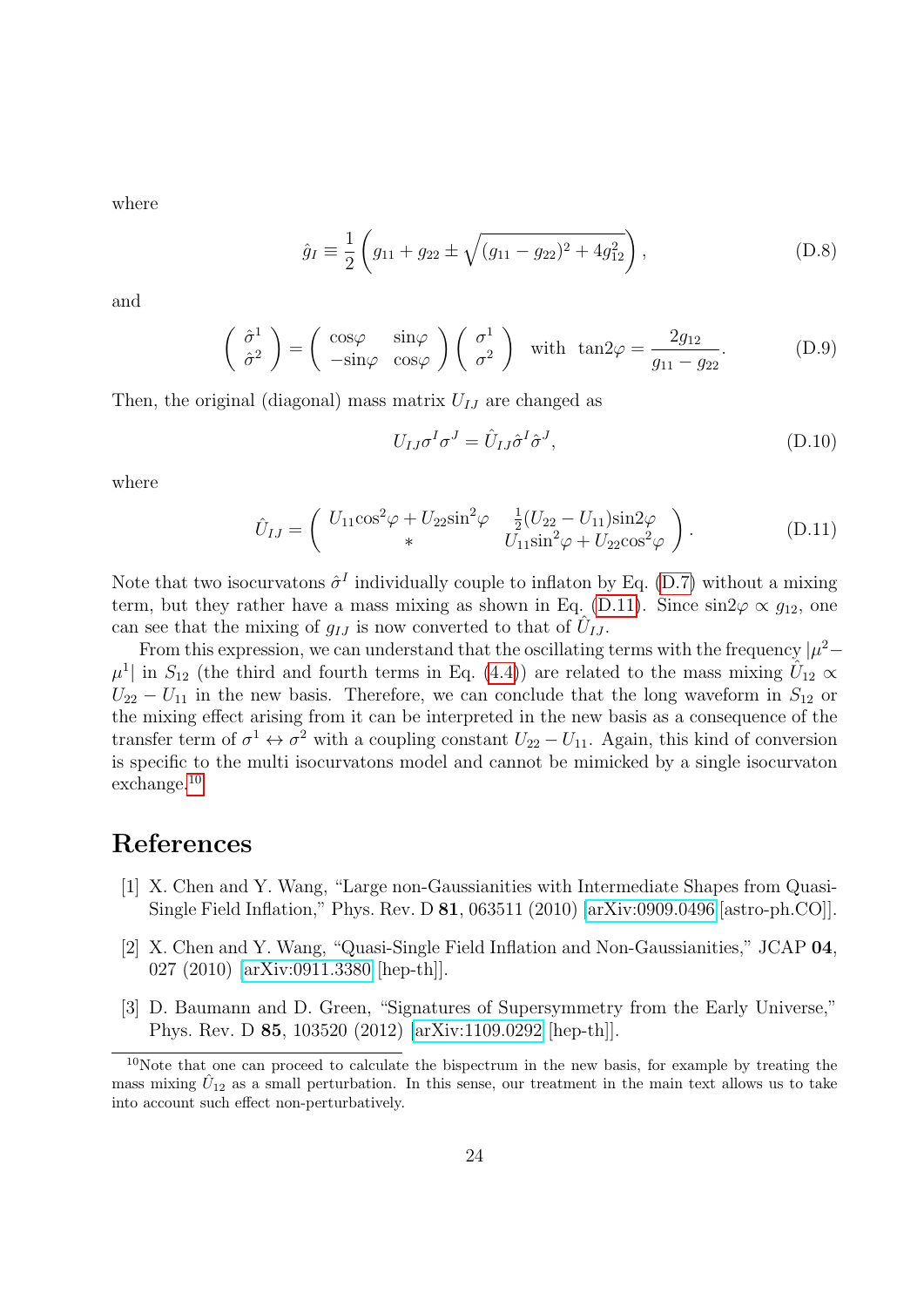- [4] V. Assassi, D. Baumann and D. Green, "On Soft Limits of Inflationary Correlation Functions," JCAP 11, 047 (2012) [\[arXiv:1204.4207](http://arxiv.org/abs/1204.4207) [hep-th]].
- [5] E. Sefusatti, J. R. Fergusson, X. Chen and E. P. S. Shellard, "Effects and Detectability of Quasi-Single Field Inflation in the Large-Scale Structure and Cosmic Microwave Background," JCAP 08, 033 (2012) [\[arXiv:1204.6318](http://arxiv.org/abs/1204.6318) [astro-ph.CO]].
- [6] J. Norena, L. Verde, G. Barenboim and C. Bosch, "Prospects for constraining the shape of non-Gaussianity with the scale-dependent bias," JCAP 08, 019 (2012) [\[arXiv:1204.6324](http://arxiv.org/abs/1204.6324) [astro-ph.CO]].
- [7] X. Chen and Y. Wang, "Quasi-Single Field Inflation with Large Mass," JCAP 09, 021 (2012) [\[arXiv:1205.0160](http://arxiv.org/abs/1205.0160) [hep-th]].
- [8] S. Pi and M. Sasaki, "Curvature Perturbation Spectrum in Two-field Inflation with a Turning Trajectory," JCAP 10, 051 (2012) [\[arXiv:1205.0161](http://arxiv.org/abs/1205.0161) [hep-th]].
- [9] T. Noumi, M. Yamaguchi and D. Yokoyama, "Effective field theory approach to quasisingle field inflation and effects of heavy fields," JHEP 06, 051 (2013) [\[arXiv:1211.1624](http://arxiv.org/abs/1211.1624) [hep-th]].
- [10] S. C´espedes and G. A. Palma, "Cosmic inflation in a landscape of heavy-fields," JCAP 10, 051 (2013) [\[arXiv:1303.4703](http://arxiv.org/abs/1303.4703) [hep-th]].
- [11] J. O. Gong, S. Pi and M. Sasaki, "Equilateral non-Gaussianity from heavy fields," JCAP 11, 043 (2013) [\[arXiv:1306.3691](http://arxiv.org/abs/1306.3691) [hep-th]].
- [12] R. Emami, "Spectroscopy of Masses and Couplings during Inflation," JCAP 04, 031 (2014) [\[arXiv:1311.0184](http://arxiv.org/abs/1311.0184) [hep-th]].
- [13] A. Kehagias and A. Riotto, "High Energy Physics Signatures from Inflation and Conformal Symmetry of de Sitter," Fortsch. Phys. 63, 531-542 (2015) [\[arXiv:1501.03515](http://arxiv.org/abs/1501.03515) [hep-th]].
- [14] J. Liu, Y. Wang and S. Zhou, "Inflation with Massive Vector Fields," JCAP 08, 033 (2015) [\[arXiv:1502.05138](http://arxiv.org/abs/1502.05138) [hep-th]].
- [15] N. Arkani-Hamed and J. Maldacena, "Cosmological Collider Physics," [\[arXiv:1503.08043](http://arxiv.org/abs/1503.08043) [hep-th]].
- [16] E. Dimastrogiovanni, M. Fasiello and M. Kamionkowski, "Imprints of Massive Primordial Fields on Large-Scale Structure," JCAP 02, 017 (2016) [\[arXiv:1504.05993](http://arxiv.org/abs/1504.05993) [astroph.CO]].
- [17] F. Schmidt, N. E. Chisari and C. Dvorkin, "Imprint of inflation on galaxy shape correlations," JCAP 10, 032 (2015) [\[arXiv:1506.02671](http://arxiv.org/abs/1506.02671) [astro-ph.CO]].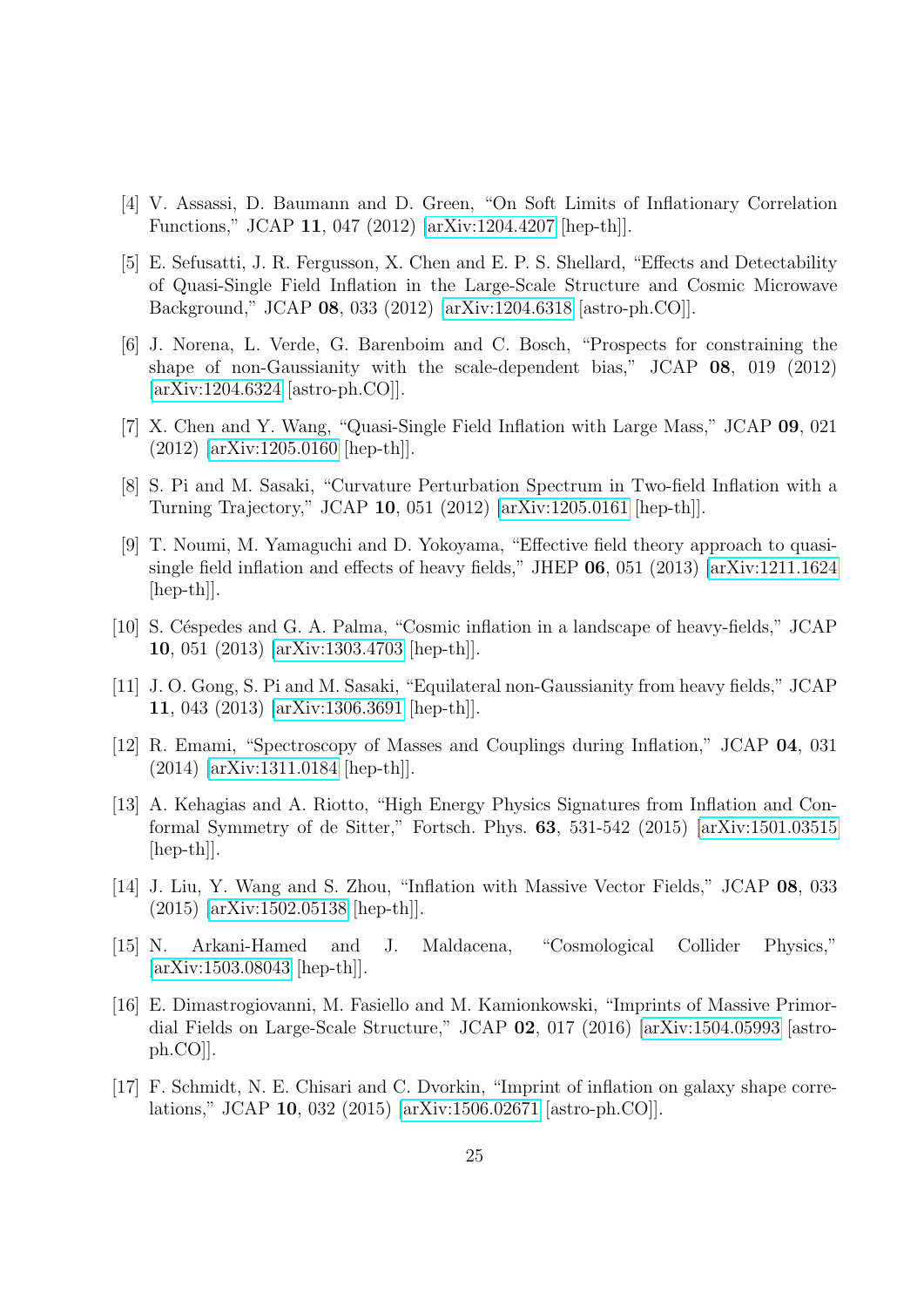- <span id="page-26-2"></span>[18] X. Chen, M. H. Namjoo and Y. Wang, "Quantum Primordial Standard Clocks," JCAP 02, 013 (2016) [\[arXiv:1509.03930](http://arxiv.org/abs/1509.03930) [astro-ph.CO]].
- [19] L. V. Delacretaz, T. Noumi and L. Senatore, "Boost Breaking in the EFT of Inflation," JCAP 02, 034 (2017) [\[arXiv:1512.04100](http://arxiv.org/abs/1512.04100) [hep-th]].
- [20] B. Bonga, S. Brahma, A. S. Deutsch and S. Shandera, "Cosmic variance in inflation with two light scalars," JCAP **05**, 018 (2016) [\[arXiv:1512.05365](http://arxiv.org/abs/1512.05365) [astro-ph.CO]].
- [21] R. Flauger, M. Mirbabayi, L. Senatore and E. Silverstein, "Productive Interactions: heavy particles and non-Gaussianity," JCAP 10, 058 (2017) [\[arXiv:1606.00513](http://arxiv.org/abs/1606.00513) [hepth]].
- [22] H. Lee, D. Baumann and G. L. Pimentel, "Non-Gaussianity as a Particle Detector," JHEP 12, 040 (2016) [\[arXiv:1607.03735](http://arxiv.org/abs/1607.03735) [hep-th]].
- [23] L. V. Delacretaz, V. Gorbenko and L. Senatore, "The Supersymmetric Effective Field Theory of Inflation," JHEP 03, 063 (2017) [\[arXiv:1610.04227](http://arxiv.org/abs/1610.04227) [hep-th]].
- [24] P. D. Meerburg, M. Münchmeyer, J. B. Muñoz and X. Chen, "Prospects for Cosmological Collider Physics," JCAP 03, 050 (2017) [\[arXiv:1610.06559](http://arxiv.org/abs/1610.06559) [astro-ph.CO]].
- <span id="page-26-0"></span>[25] X. Chen, Y. Wang and Z. Z. Xianyu, "Standard Model Background of the Cosmological Collider," Phys. Rev. Lett. 118, no.26, 261302 (2017) [\[arXiv:1610.06597](http://arxiv.org/abs/1610.06597) [hep-th]].
- <span id="page-26-1"></span>[26] X. Chen, Y. Wang and Z. Z. Xianyu, "Standard Model Mass Spectrum in Inflationary Universe," JHEP 04, 058 (2017) [\[arXiv:1612.08122](http://arxiv.org/abs/1612.08122) [hep-th]].
- [27] A. Kehagias and A. Riotto, "On the Inflationary Perturbations of Massive Higher-Spin Fields," JCAP 07, 046 (2017) [\[arXiv:1705.05834](http://arxiv.org/abs/1705.05834) [hep-th]].
- [28] H. An, M. McAneny, A. K. Ridgway and M. B. Wise, "Quasi Single Field Inflation in the non-perturbative regime," JHEP 06, 105 (2018) [\[arXiv:1706.09971](http://arxiv.org/abs/1706.09971) [hep-ph]].
- [29] X. Tong, Y. Wang and S. Zhou, "On the Effective Field Theory for Quasi-Single Field Inflation," JCAP 11, 045 (2017) [\[arXiv:1708.01709](http://arxiv.org/abs/1708.01709) [astro-ph.CO]].
- [30] A. V. Iyer, S. Pi, Y. Wang, Z. Wang and S. Zhou, "Strongly Coupled Quasi-Single Field Inflation," JCAP 01, 041 (2018) [\[arXiv:1710.03054](http://arxiv.org/abs/1710.03054) [hep-th]].
- [31] H. An, M. McAneny, A. K. Ridgway and M. B. Wise, "Non-Gaussian Enhancements of Galactic Halo Correlations in Quasi-Single Field Inflation," Phys. Rev. D 97, no.12, 123528 (2018) [\[arXiv:1711.02667](http://arxiv.org/abs/1711.02667) [hep-ph]].
- [32] S. Kumar and R. Sundrum, "Heavy-Lifting of Gauge Theories By Cosmic Inflation," JHEP 05, 011 (2018) [\[arXiv:1711.03988](http://arxiv.org/abs/1711.03988) [hep-ph]].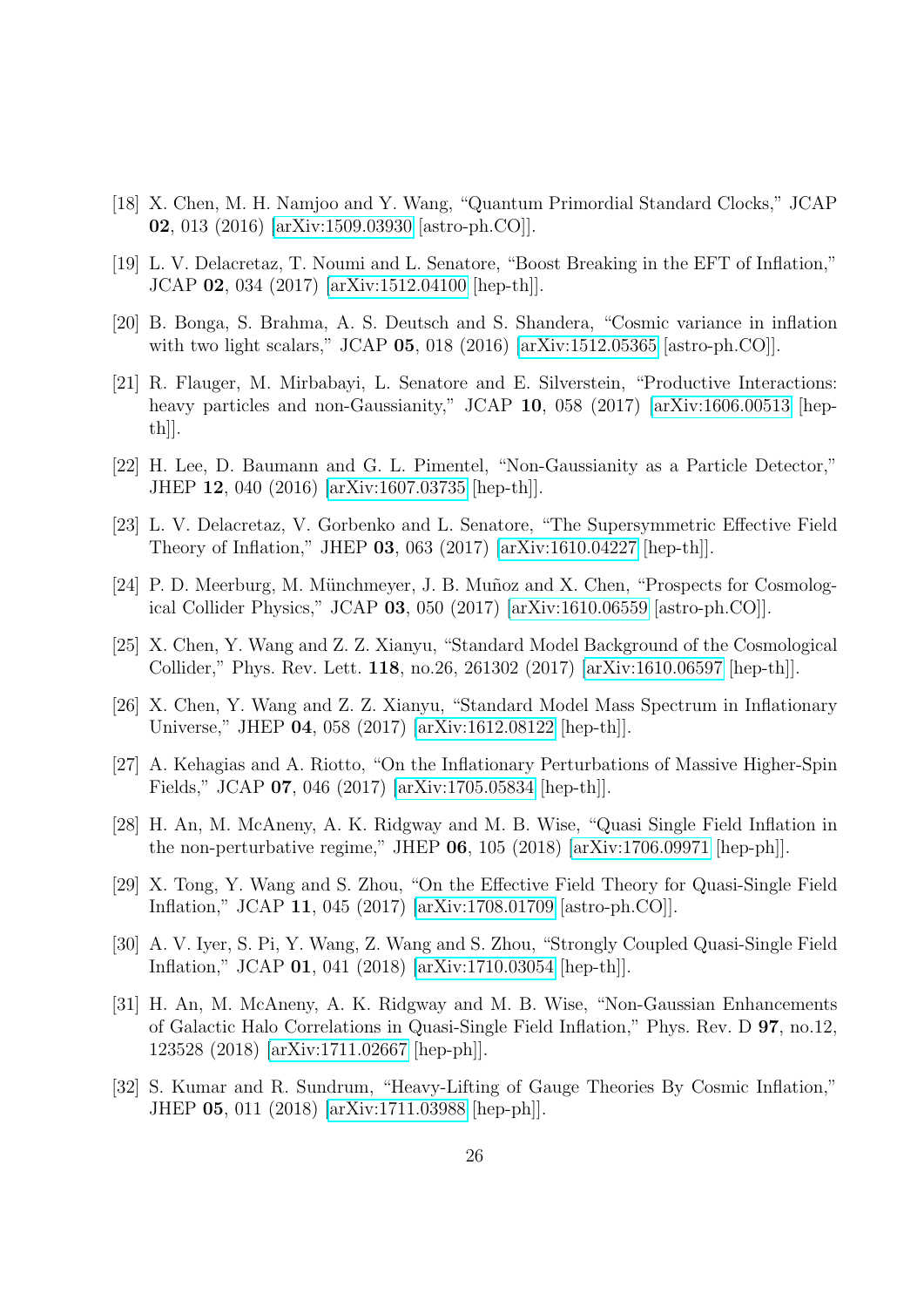- [33] S. Riquelme M., "Non-Gaussianities in a two-field generalization of Natural Inflation," JCAP 04, 027 (2018) [\[arXiv:1711.08549](http://arxiv.org/abs/1711.08549) [astro-ph.CO]].
- [34] G. Franciolini, A. Kehagias and A. Riotto, "Imprints of Spinning Particles on Primordial Cosmological Perturbations," JCAP 02, 023 (2018) [\[arXiv:1712.06626](http://arxiv.org/abs/1712.06626) [hep-th]].
- [35] R. Saito and T. Kubota, "Heavy Particle Signatures in Cosmological Correlation Functions with Tensor Modes," JCAP 06, 009 (2018) [\[arXiv:1804.06974](http://arxiv.org/abs/1804.06974) [hep-th]].
- [36] G. Cabass, E. Pajer and F. Schmidt, "Imprints of Oscillatory Bispectra on Galaxy Clustering," JCAP 09, 003 (2018) [\[arXiv:1804.07295](http://arxiv.org/abs/1804.07295) [astro-ph.CO]].
- [37] Y. Wang, Y. P. Wu, J. Yokoyama and S. Zhou, "Hybrid Quasi-Single Field Inflation," JCAP 07, 068 (2018) [\[arXiv:1804.07541](http://arxiv.org/abs/1804.07541) [astro-ph.CO]].
- <span id="page-27-0"></span>[38] X. Chen, Y. Wang and Z. Z. Xianyu, "Neutrino Signatures in Primordial Non-Gaussianities," JHEP 09, 022 (2018) [\[arXiv:1805.02656](http://arxiv.org/abs/1805.02656) [hep-ph]].
- <span id="page-27-1"></span>[39] N. Bartolo, D. M. Bianco, R. Jimenez, S. Matarrese and L. Verde, "Supergravity, αattractors and primordial non-Gaussianity," JCAP 10, 017 (2018) [\[arXiv:1805.04269](http://arxiv.org/abs/1805.04269) [astro-ph.CO]].
- [40] E. Dimastrogiovanni, M. Fasiello and G. Tasinato, "Probing the inflationary particle content: extra spin-2 field," JCAP 08, 016 (2018) [\[arXiv:1806.00850](http://arxiv.org/abs/1806.00850) [astro-ph.CO]].
- [41] L. Bordin, P. Creminelli, A. Khmelnitsky and L. Senatore, "Light Particles with Spin in Inflation," JCAP 10, 013 (2018) [\[arXiv:1806.10587](http://arxiv.org/abs/1806.10587) [hep-th]].
- [42] A. Achúcarro, S. Céspedes, A. C. Davis and G. A. Palma, "Constraints on Holographic Multifield Inflation and Models Based on the Hamilton-Jacobi Formalism," Phys. Rev. Lett. 122, no.19, 191301 (2019) [\[arXiv:1809.05341](http://arxiv.org/abs/1809.05341) [hep-th]].
- [43] W. Z. Chua, Q. Ding, Y. Wang and S. Zhou, "Imprints of Schwinger Effect on Primordial Spectra," JHEP 04, 066 (2019) [\[arXiv:1810.09815](http://arxiv.org/abs/1810.09815) [hep-th]].
- [44] N. Arkani-Hamed, D. Baumann, H. Lee and G. L. Pimentel, "The Cosmological Bootstrap: Inflationary Correlators from Symmetries and Singularities," JHEP 04, 105 (2020) [\[arXiv:1811.00024](http://arxiv.org/abs/1811.00024) [hep-th]].
- [45] S. Kumar and R. Sundrum, "Seeing Higher-Dimensional Grand Unification In Primordial Non-Gaussianities," JHEP 04, 120 (2019) [\[arXiv:1811.11200](http://arxiv.org/abs/1811.11200) [hep-ph]].
- [46] G. Goon, K. Hinterbichler, A. Joyce and M. Trodden, "Shapes of gravity: Tensor non-Gaussianity and massive spin-2 fields," JHEP 10, 182 (2019) [\[arXiv:1812.07571](http://arxiv.org/abs/1812.07571) [hep-th]].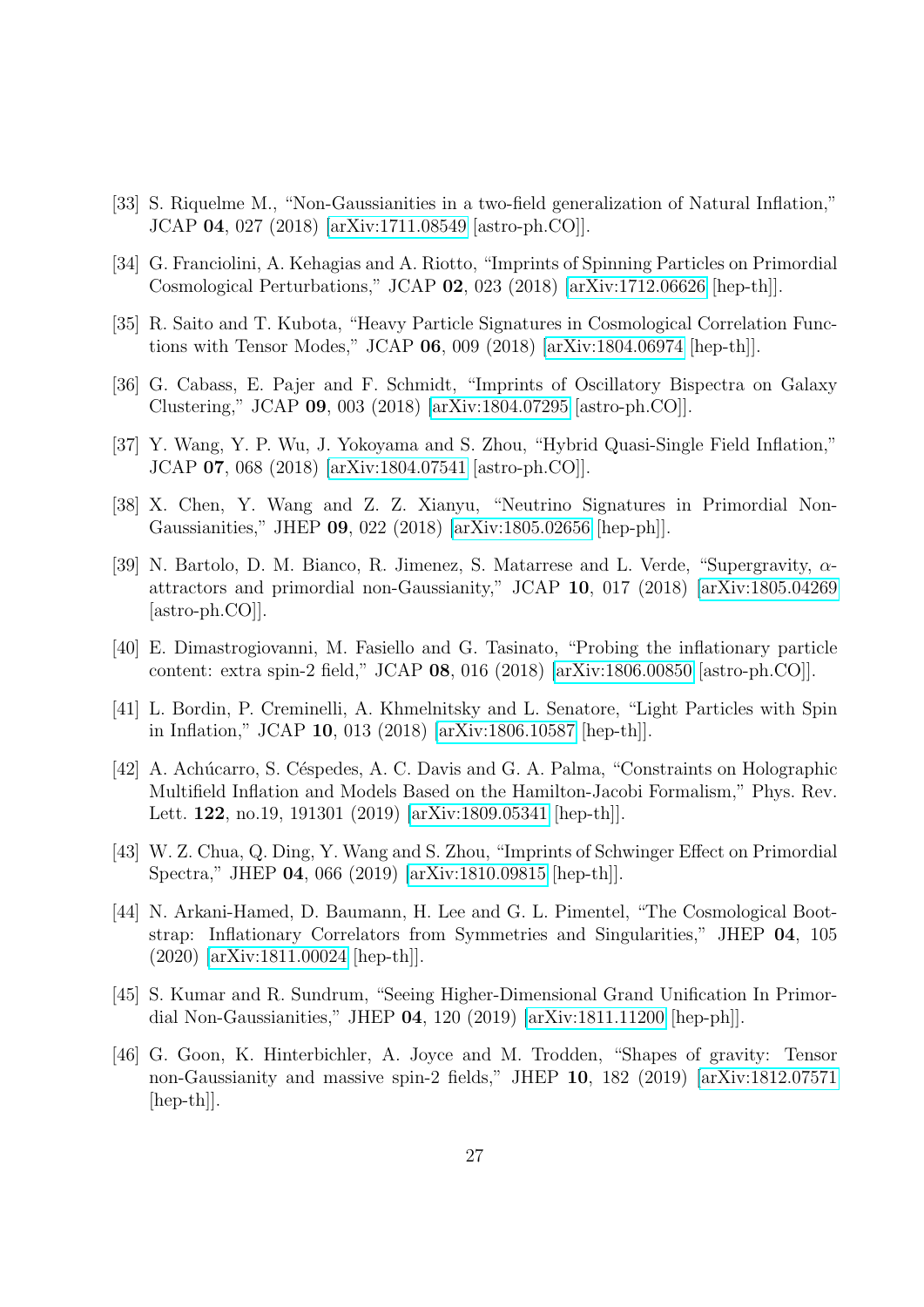- [47] Y. P. Wu, "Higgs as heavy-lifted physics during inflation," JHEP 04, 125 (2019) [\[arXiv:1812.10654](http://arxiv.org/abs/1812.10654) [hep-ph]].
- [48] D. Anninos, V. De Luca, G. Franciolini, A. Kehagias and A. Riotto, "Cosmological Shapes of Higher-Spin Gravity," JCAP 04, 045 (2019) [\[arXiv:1902.01251](http://arxiv.org/abs/1902.01251) [hep-th]].
- [49] L. Li, T. Nakama, C. M. Sou, Y. Wang and S. Zhou, "Gravitational Production of Superheavy Dark Matter and Associated Cosmological Signatures," JHEP 07, 067 (2019) [\[arXiv:1903.08842](http://arxiv.org/abs/1903.08842) [astro-ph.CO]].
- [50] M. McAneny and A. K. Ridgway, "New Shapes of Primordial Non-Gaussianity from Quasi-Single Field Inflation with Multiple Isocurvatons," Phys. Rev. D 100, no.4, 043534 (2019) [\[arXiv:1903.11607](http://arxiv.org/abs/1903.11607) [astro-ph.CO]].
- [51] S. Kim, T. Noumi, K. Takeuchi and S. Zhou, "Heavy Spinning Particles from Signs of Primordial Non-Gaussianities: Beyond the Positivity Bounds," JHEP 12, 107 (2019) [\[arXiv:1906.11840](http://arxiv.org/abs/1906.11840) [hep-th]].
- [52] S. Lu, Y. Wang and Z. Z. Xianyu, "A Cosmological Higgs Collider," JHEP 02, 011 (2020) [\[arXiv:1907.07390](http://arxiv.org/abs/1907.07390) [hep-th]].
- [53] A. Hook, J. Huang and D. Racco, "Searches for other vacua. Part II. A new Higgstory at the cosmological collider," JHEP 01, 105 (2020) [\[arXiv:1907.10624](http://arxiv.org/abs/1907.10624) [hep-ph]].
- [54] A. Hook, J. Huang and D. Racco, "Minimal signatures of the Standard Model in non-Gaussianities," Phys. Rev. D 101, no.2, 023519 (2020) [\[arXiv:1908.00019](http://arxiv.org/abs/1908.00019) [hep-ph]].
- [55] S. Kumar and R. Sundrum, "Cosmological Collider Physics and the Curvaton," JHEP 04, 077 (2020) [\[arXiv:1908.11378](http://arxiv.org/abs/1908.11378) [hep-ph]].
- [56] T. Liu, X. Tong, Y. Wang and Z. Z. Xianyu, "Probing P and CP Violations on the Cosmological Collider," JHEP 04, 189 (2020) [\[arXiv:1909.01819](http://arxiv.org/abs/1909.01819) [hep-ph]].
- <span id="page-28-0"></span>[57] L. T. Wang and Z. Z. Xianyu, "In Search of Large Signals at the Cosmological Collider," JHEP 02, 044 (2020) [\[arXiv:1910.12876](http://arxiv.org/abs/1910.12876) [hep-ph]].
- [58] Y. Wang and Y. Zhu, "Cosmological Collider Signatures of Massive Vectors from Non-Gaussian Gravitational Waves," JCAP 04, 049 (2020) [\[arXiv:2001.03879](http://arxiv.org/abs/2001.03879) [astro-ph.CO]].
- [59] L. Li, S. Lu, Y. Wang and S. Zhou, "Cosmological Signatures of Superheavy Dark Matter," JHEP 07, 231 (2020) [\[arXiv:2002.01131](http://arxiv.org/abs/2002.01131) [hep-ph]].
- <span id="page-28-1"></span>[60] L. T. Wang and Z. Z. Xianyu, "Gauge Boson Signals at the Cosmological Collider," [\[arXiv:2004.02887](http://arxiv.org/abs/2004.02887) [hep-ph]].